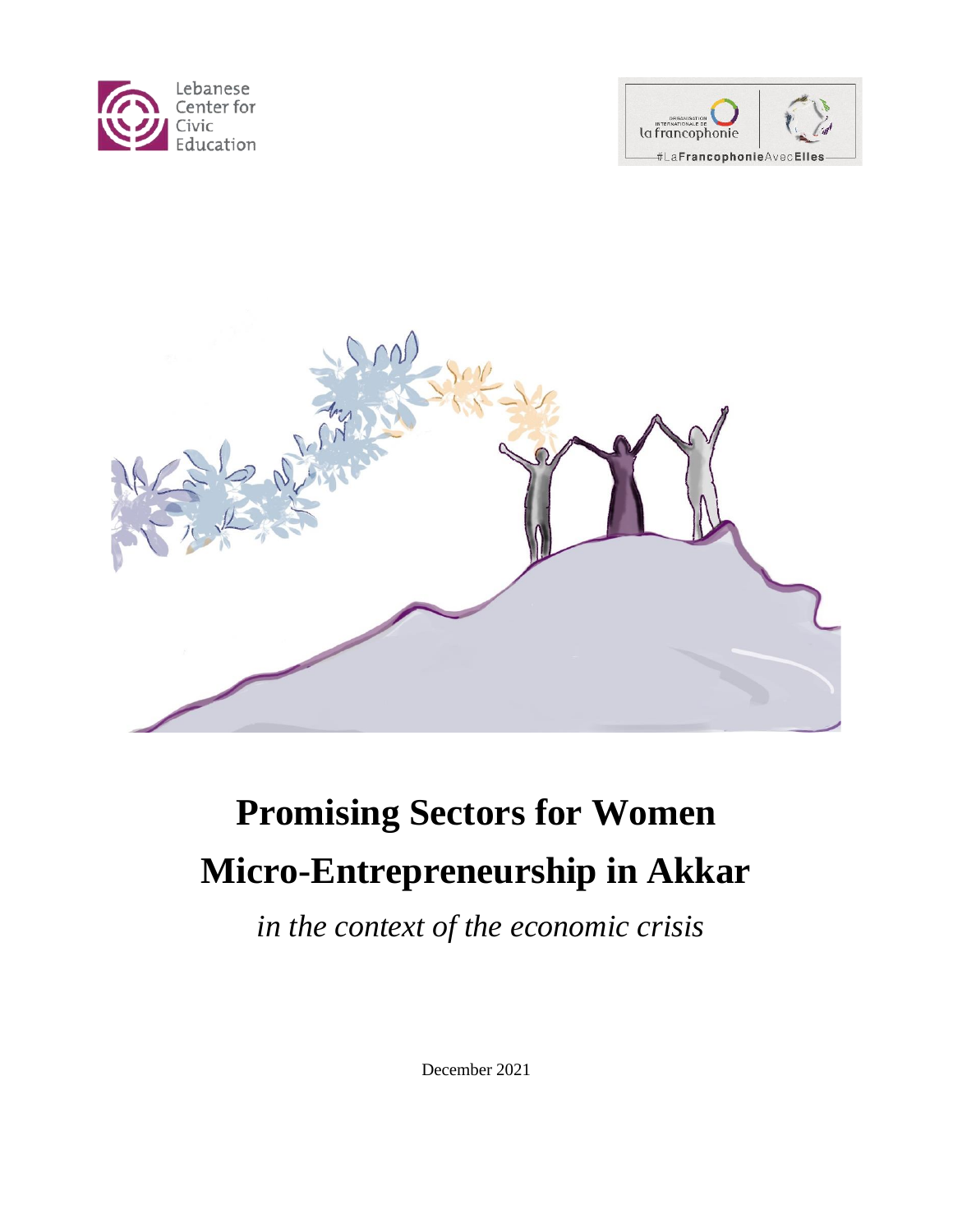# Table of Contents

| 1. |                |      |                                                                   |  |  |
|----|----------------|------|-------------------------------------------------------------------|--|--|
| 2. |                |      |                                                                   |  |  |
| 3. |                |      |                                                                   |  |  |
| 4. |                |      |                                                                   |  |  |
| 5. |                |      |                                                                   |  |  |
| б. |                |      |                                                                   |  |  |
|    | a.             |      |                                                                   |  |  |
|    | $\mathbf{b}$ . |      |                                                                   |  |  |
|    | C <sub>1</sub> |      |                                                                   |  |  |
| 7. |                |      |                                                                   |  |  |
|    | a.             |      |                                                                   |  |  |
|    | $\mathbf{b}$ . | i.   | Opportunities and barriers for women entrepreneurship in Akkar 20 |  |  |
|    |                | ii.  | Identification and analysis of promising sectors for women        |  |  |
|    |                |      |                                                                   |  |  |
|    |                | iii. |                                                                   |  |  |
| 8. |                |      |                                                                   |  |  |
|    | a.             |      |                                                                   |  |  |
|    | $\mathbf{b}$ . |      |                                                                   |  |  |
| 9. |                |      |                                                                   |  |  |
|    |                |      |                                                                   |  |  |
|    | a.             |      |                                                                   |  |  |
|    | $h_{-}$        |      |                                                                   |  |  |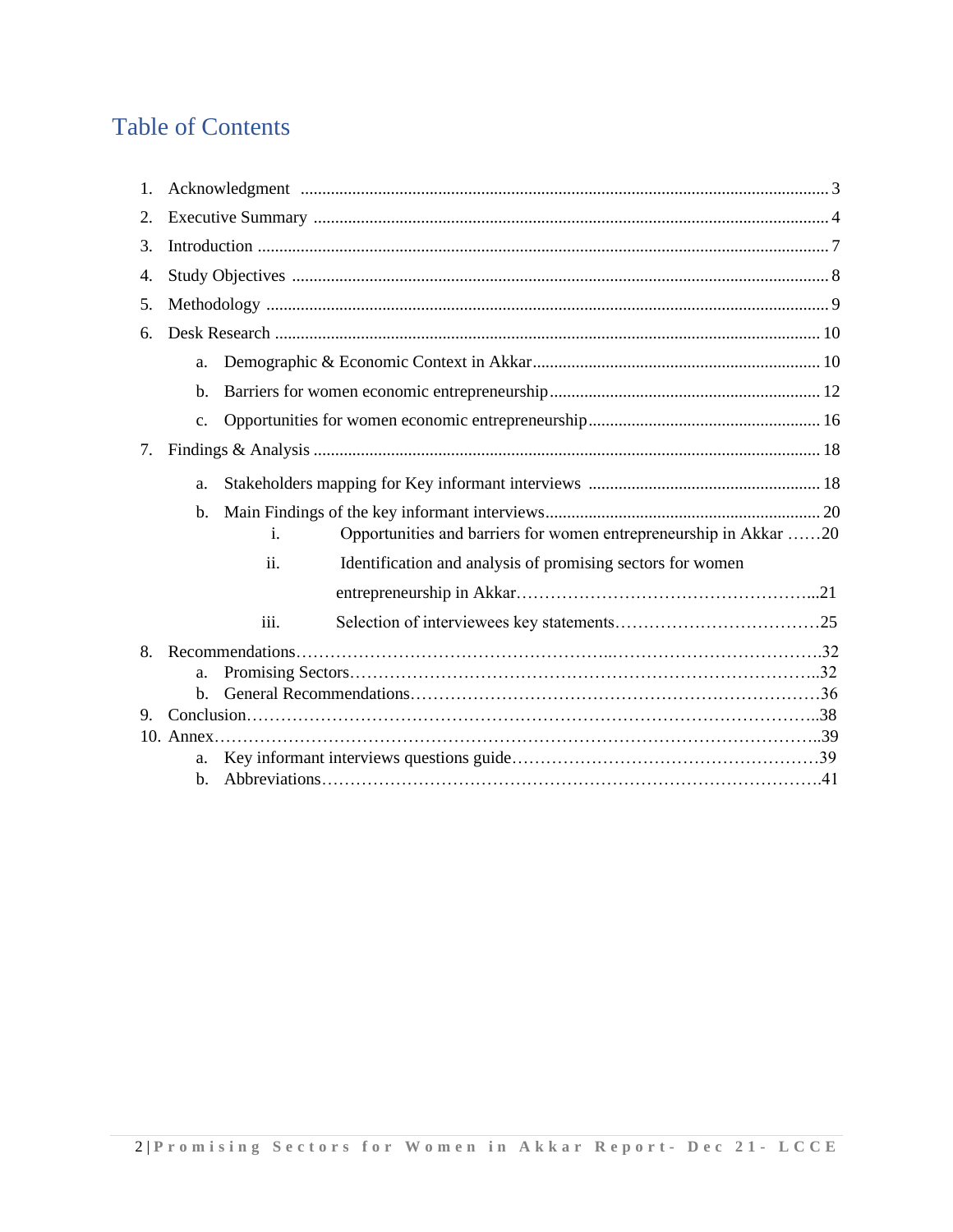# **1. Acknowledgment**

This assessment was made possible by the support of the ''Organisation Internationale de la Francophonie OIF" within the framework of the project "Training and coaching for economic empowerment of young women in Akkar'' (Formation et accompagnement vers l'autonomisation économique des jeunes femmes vulnérables à Akkar au Liban Nord) that was proposed by the Lebanese Center for Civic Education LCCE and selected to be supported by the OIF fund ''La Francophonie avec Elles''.

The research study was conducted by LCCE team: Mr Maroun Mikhael, and Ms Nada Yakoub. The team put their efforts to collect, analyze and edit the information.

All the development sector professionals who participated in the interviews are acknowledged for their time and input that helped to produce the study recommendations.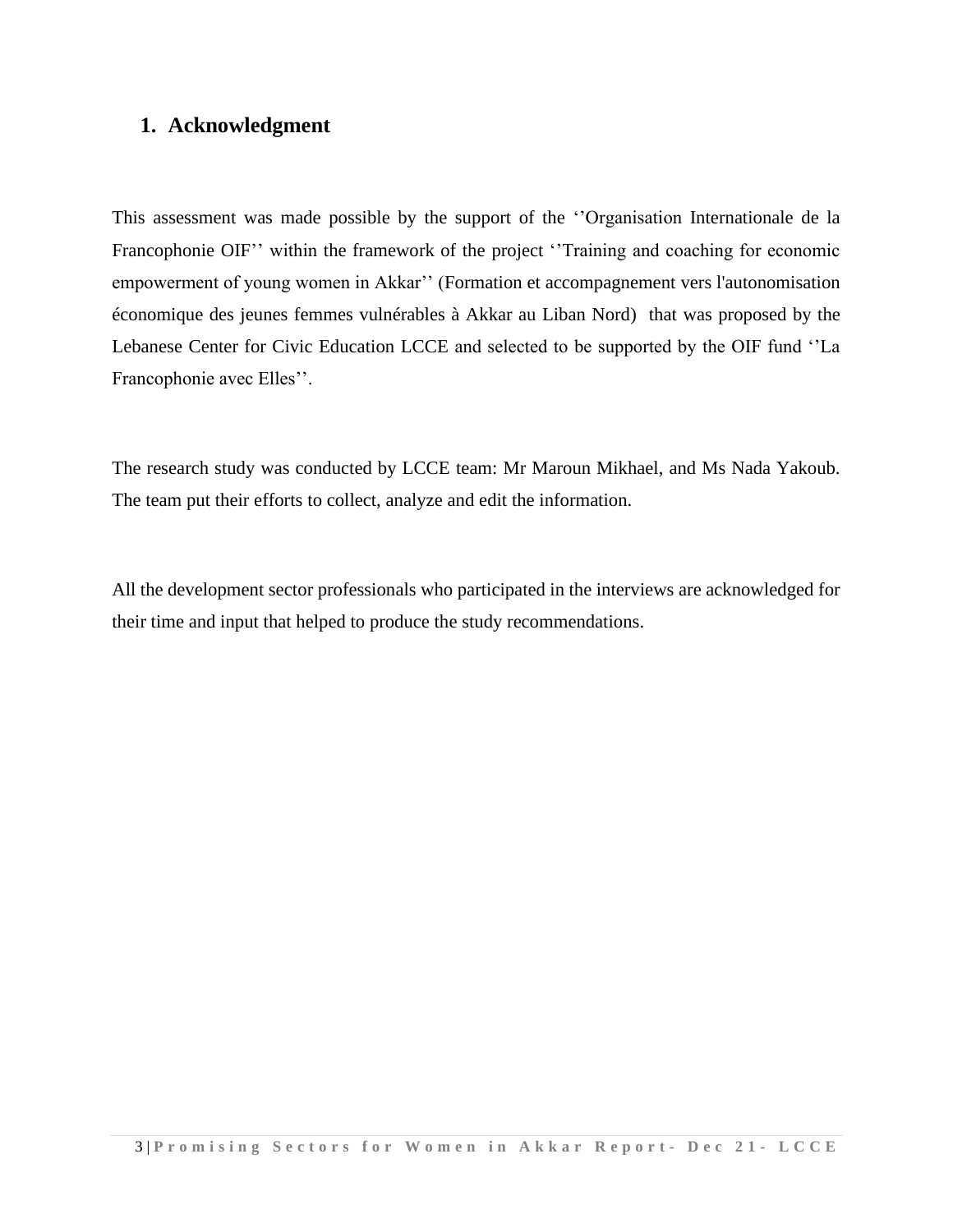# **2. Executive Summary**

This assessment '' Promising sectors for women micro-entrepreneurship in Akkar in the context of the economic crisis'' is developed by the ''Lebanese Center for Civic Education LCCE'' during the preparation phase for its project ''Training and coaching for economic empowerment of young women in Akkar'' supported by the ''Organisation Internationale de la Francophonie OIF'' through its fund ''La Francophonie avec Elles''.

The assessment report is conducted between October and December 2021, and has as specific objective to identify the sectors that present potential growth opportunities with rapid income generation for young women entrepreneurs in Akkar in the current economic crisis.

The methodology used by the study team is based on desk research, followed by key informant interviews conducted by LCCE team with 20 professionals working within various organizations in the development sector in Akkar.

The assessment report highlights the following findings:

# *1. Promising sectors in the context of the current crisis:*

#### • **Agro-food sectors**

- o There is a big market demand on locally processed foods to substitute imported goods that are becoming expensive in the context of current economic crisis.
- o The availability of raw materials and supplies in Akkar represents a competitive advantage
- o Special importance must be given to quality, labeling and attractive packaging.

#### • **Cloth works and tailoring**

o Growing trend to up-cycle old cloth and give them a second life, especially that imported garments are becoming expensive

#### • **Soap making**

- o Growing demand on hygiene products, in the context of COVID-19 pandemic
- o Akkari residents prefer natural made products over industrial ones
- o Availability of raw materials such as olive oil in Akkar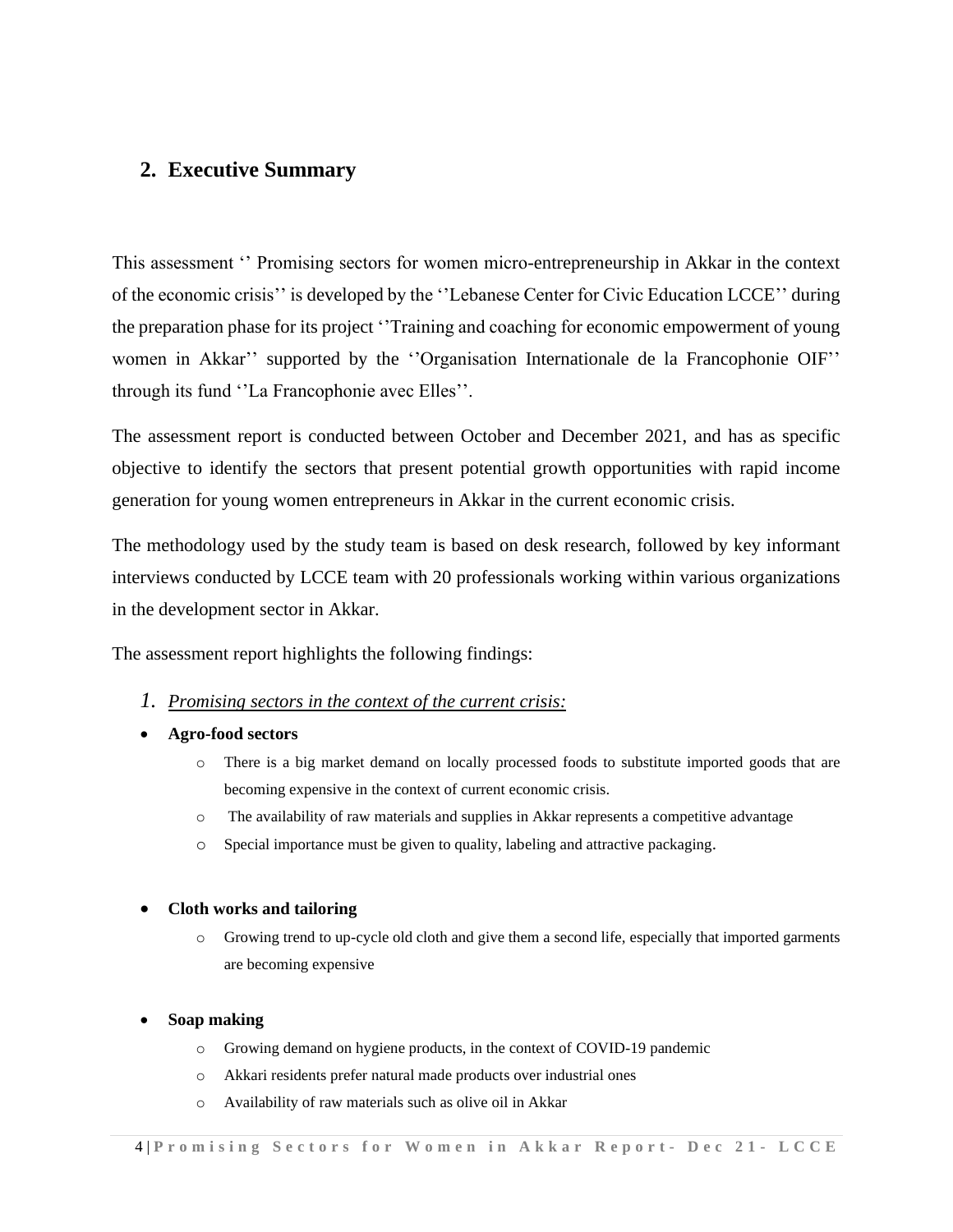#### • **Beauty Services**

o Despite the economic crisis, there is still a demand on beauty services, as Lebanese women pay special attention for their looks and appearance

## *2. Emerging sectors, that present high potential in the long term:*

#### • **ICT sectors**

- o Software development in Lebanon remains competitive with lower prices and fees in comparison to many other countries
- o However, the current fluctuation in internet quality services in Akkar and the power cuts represent main challenges in this field.

#### • **Eco-tourism**

- o Akkar has very beautiful landscape and has a high potential for eco-tourism activities
- o There has been a trend for eco-tourism activities in the country (switch to internal tourism due to restrictions in traveling abroad as a consequence of the pandemic)
- o Currently, the main challenge for this business is the uncertainty of the sustainability of market demand to due to the recent drastic increase in gasoil prices in 2021

# • **Renewable Energy**

- o Increasing demand on alternative sources of energy and mainly solar energy system in the context of power cuts and drastic increase in diesel prices
- o However, this sector necessitates an access to a considerable amount of capital to buy materials and the need of creating partnership between several entrepreneurs.
- Engaging women in these sectors will help to change the stereotype of women roles in traditional jobs.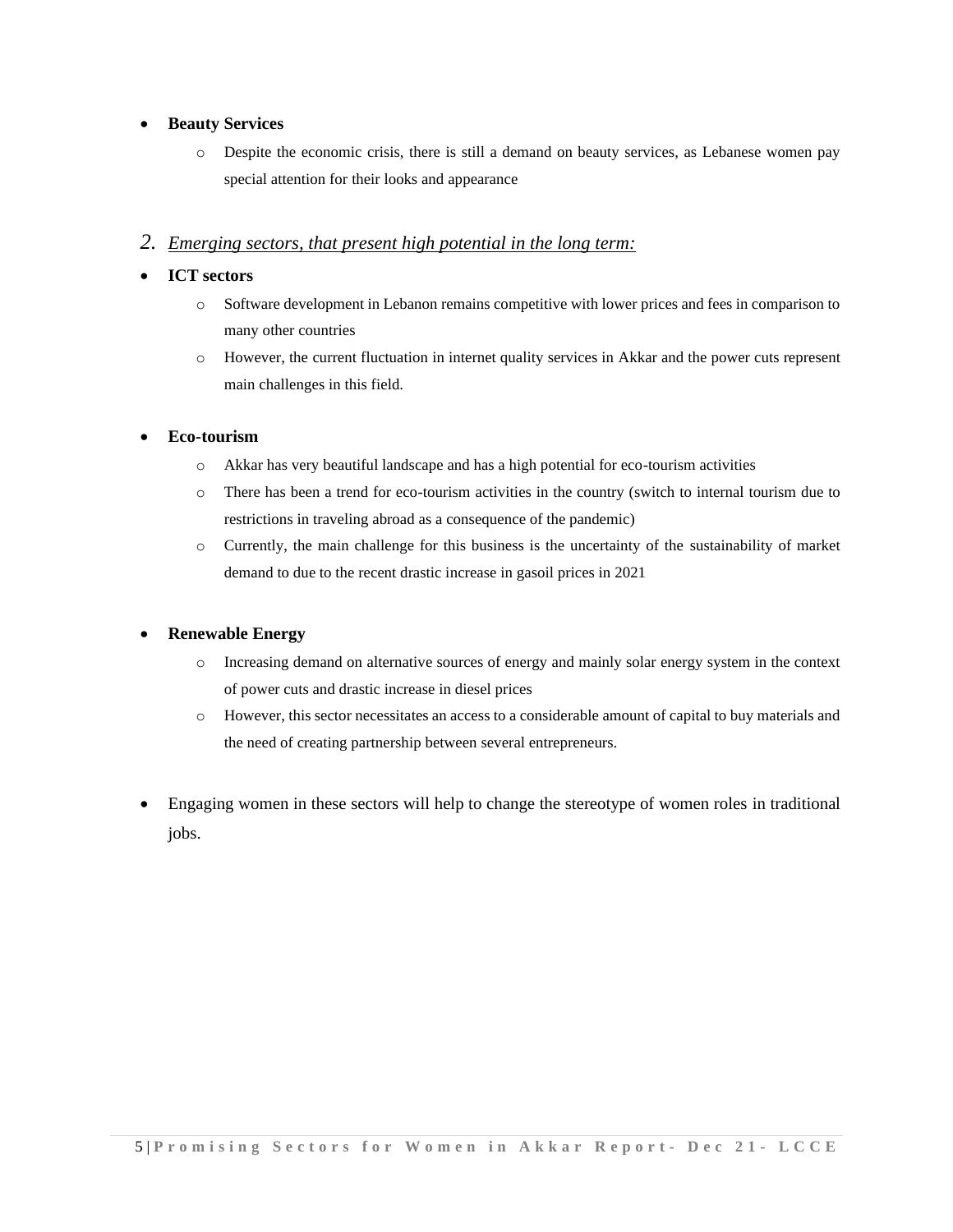The report also highlights the key challenges that young women are facing in Akkar to start and develop their businesses, as well as the opportunities for growth.

# **The barriers include:**

- Social norms: Patriarchal culture and discrimination against women
- Economic barriers: Lebanese Lira depreciation and high inflation rates
- Access to finance: Collapse of banking system and freezing of commercial loans
- Infrastructure barriers: Bad conditions of roads, internet problems and power cuts
- Legal constraints: lack of implementation of ratified conventions about women rights, and persisting discriminations at the level of personal status law

# **The main opportunities:**

- Need for additional income to support financially the household, in the context of the current economic crisis
- Entrepreneurship support programs for women implemented by NGOs
- Spread of smartphones use and popularity of social media which facilitates digital marketing
- Availability of natural resources and supplies in Akkar for local production to substitute the expensive imported products

The report also shows that there is an important need for gender-sensitive business development services, more active roles from municipalities in women empowerment, and an activation of the role of women cooperatives.

Furthermore, it is important to develop advocacy and awareness campaigns that include actions to ensure the endorsement of men and families in order to make social progress and reduce the gender gap.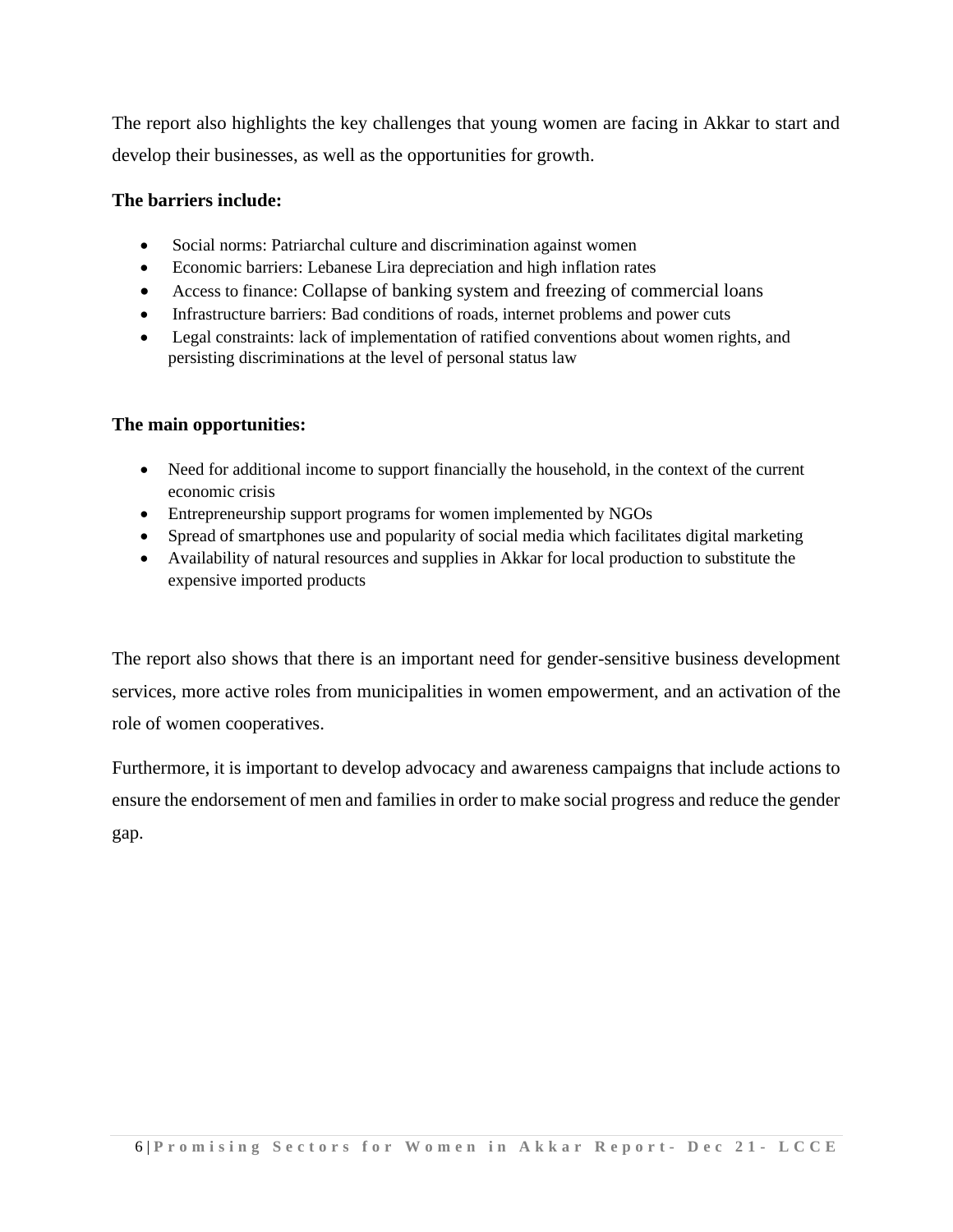# **3. Introduction**

Lebanon is ranked among the worst countries in the world regarding economic participation and opportunity based on the World Economic Forum' Global Gender Gap Index  $(2020)^1$  This gap is even greater in Akkar (one of the poorest regions in Lebanon) where women are often financially dependent on their families and husbands. Young women living in Akkar are particularly affected by the economic crisis that hit the country. They are often dependent on their families or husbands. The majority of them (64%) are inactive due to household duties, according to a World Bank report<sup>2</sup>.

Not to mention that in Akkar, it is very common that young women do not continue their studies and that they are encouraged by their families to go for early marriages in order to lessen the family financial burden.

In this context, it is important to identify promising economic sectors and promote vocational and entrepreneurial training for women in order to develop the necessary skills to start incomegenerating activities. Moreover, it is key to provide the necessary coaching and mentoring support in order to help women become financially independent and resist the consequences of the economic crisis.

Several assessments were conducted by development agencies working in lebanon on the women economic empowerment opportunities in Akkar. However, the current economic crisis and the depreciation of the local currency are heavily affecting the market offer and demand and present new elements to take in consideration when developing capacity building and entrepreneurship support programs. Thus, further studies are needed to identify the promising business sectors in view of this new context.

<sup>&</sup>lt;sup>1</sup> UN Women, 2020. Women on the verge of an economic breakdown.

<sup>2</sup> The World Bank, 2017. Jobs for North Lebanon: Value Chains, Labor Markets, Skills and Investment Climate in Tripoli and the North of Lebanon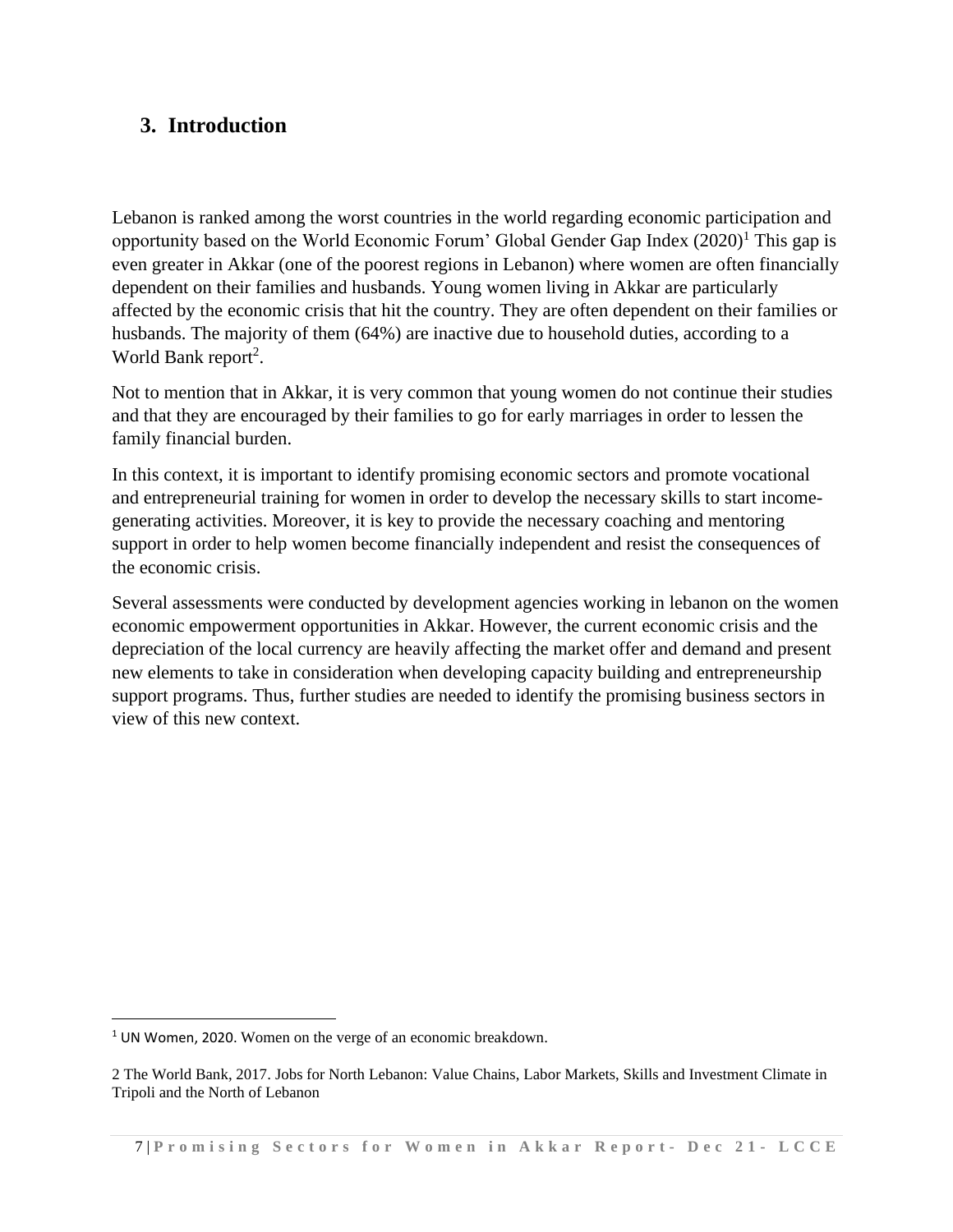# **4. Study objectives**

The specific objective of this study is to identify the sectors that present potential growth opportunities for women entrepreneurs in Akkar in the current economic crisis.

The study will also highlight the key challenges that young women are facing in Akkar to start and develop their businesses from social and economic perspectives, and the potential ways to tackle these challenges and allow women led micro-businesses to grow.

The current report will guide LCCE in developing adapted curriculum, training and coaching to promote entrepreneurship for young women in Akkar in the context of the current economic crisis. It will also help to update the market information/ assessment data in Akkar to ensure capacity building programs such as skills training match current market demand and are responding to skills gaps identified.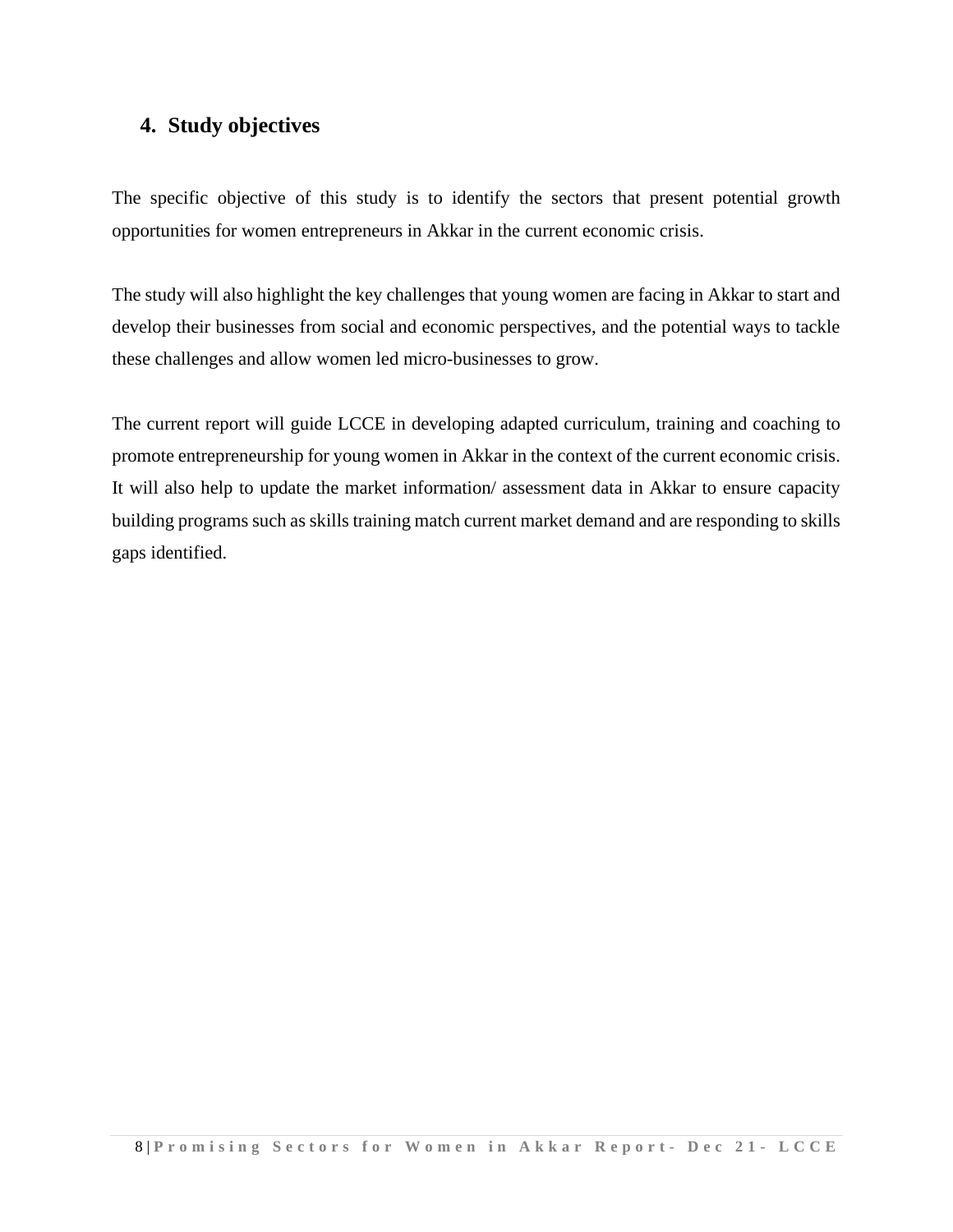# **5. Methodology**

The study consisted on two phases:

#### **Phase one: Research**

The study team conducted research (quantitative and qualitative) using desk research based on recent reports developed by development actors about women economic empowerment in Akkar. This research was completed by in-depth key informant interviews with 20 professionals working in the development sector in Akkar in various sectors and positions (municipalities, ministry of social affairs, women CSOs, NGOs (international and local), cooperatives, incubators, Chamber of commerce, technical institute and the private sector).

#### **Phase two: Analysis and recommendations**

Based on the data gathered through phase one. The team analyzed the data of the KIIs findings by elaborating a SWOT analysis for each of the identified opportunities in the current economic context. This analysis enabled the team to write recommendations on the most promising opportunities and to highlight best practices to conduct the capacity building and business support activities for women micro-entrepreneurship empowerment in the current context in Akkar.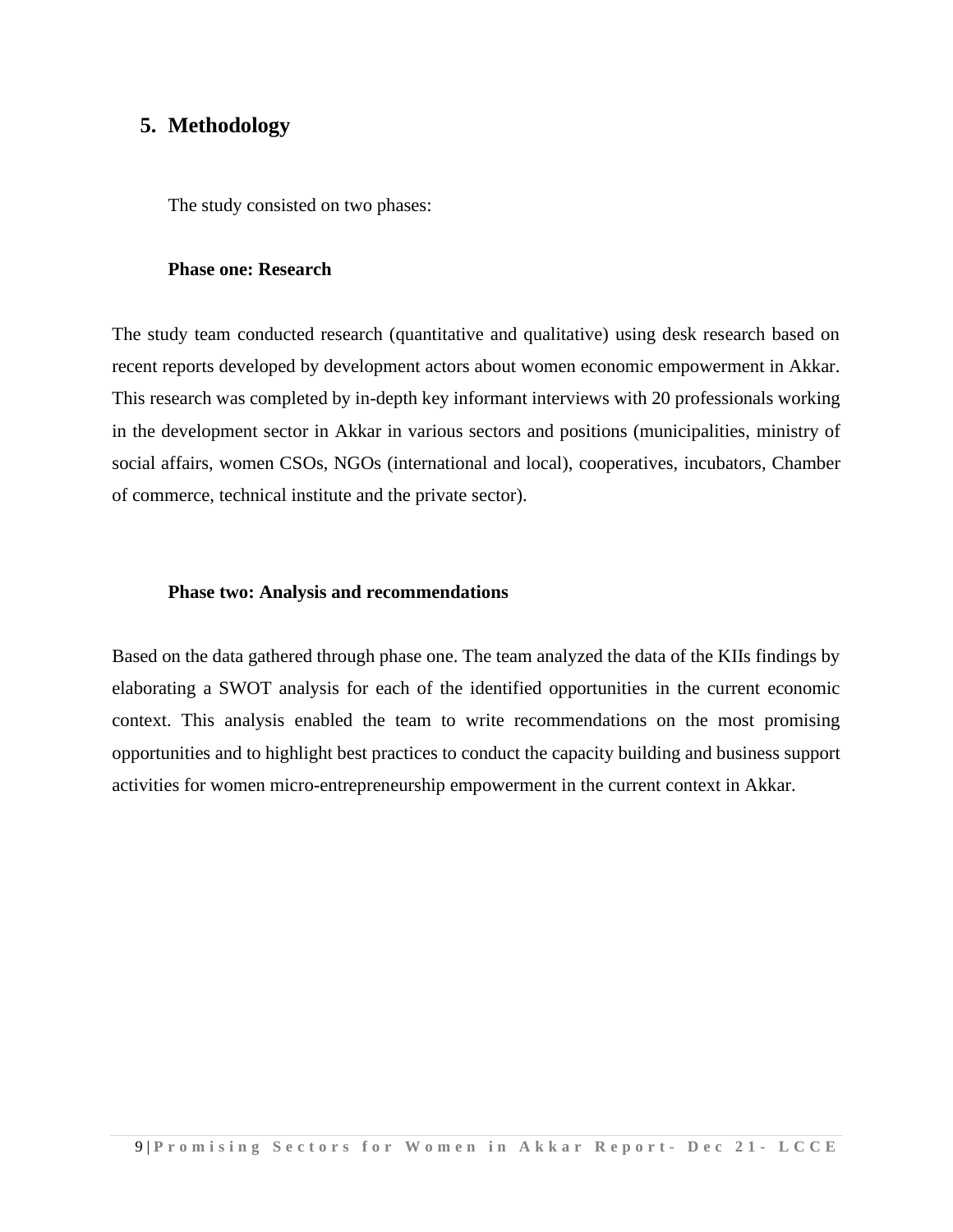# **6. Desk research**

#### **a- Demographic & Economic Context in Akkar**

The Governorate of Akkar is located in the far North of Lebanon, with the Mediterranean Sea on its western border, Hermel to the East, Syria to the North and the Bared River and the district of Minieh-Dinnieh to the South. Akkar governorate comprises the single [district](https://en.wikipedia.org/wiki/Districts_of_Lebanon) of [Akkar,](https://en.wikipedia.org/wiki/Akkar_District) which in turn is subdivided into 121 municipalities. Halba, the capital city of Akkar, lies 30km northeast of Tripoli and 112km of Beirut.

The landscape of Akkar is extremely diverse. There are 3 principal physiographic zones: the plain, the mid-elevation plateau, and the mountains. Akkar is home to the Qammou'a forest, a unique environmental treasure, and to vast areas of oak and pine forests. The plain is endowed with rich fertile soils and generous water resources. On the coast, small scale fishing and vegetable production are a major source of income.<sup>3</sup>

According to a report published by the central administration of statistics in 2018–19, the caza of Akkar hosted 6.7 per cent of residents in Lebanon, with around 324,000 residents. 49.7 per cent of the residents were females and 50.3 per cent males. However, the numbers are expected to be higher as this report takes in consideration only the residents in primary dwellings and do not take in consideration people living in other conditions and in informal tented settlements that host a big number of Syrian refugees.

Despite its natural resources and agriculture lands, Akkar is the poorest of Lebanon's governorates and is considered as the most deprived region in Lebanon. Local communities generally suffer from inadequate basic infrastructure, poor housing conditions, and lack of access to public services. Agriculture, the dominant economic sector, involves directly or indirectly a large percentage of the population, and is facing several ongoing challenges that were exacerbated by the Syrian crisis.<sup>4</sup>

<sup>3</sup> IDAL, 2018. Investment Opportunities in Akkar

<sup>4</sup> UNDP, 2019. Gendered Value Chains Study: Barriers and Opportunities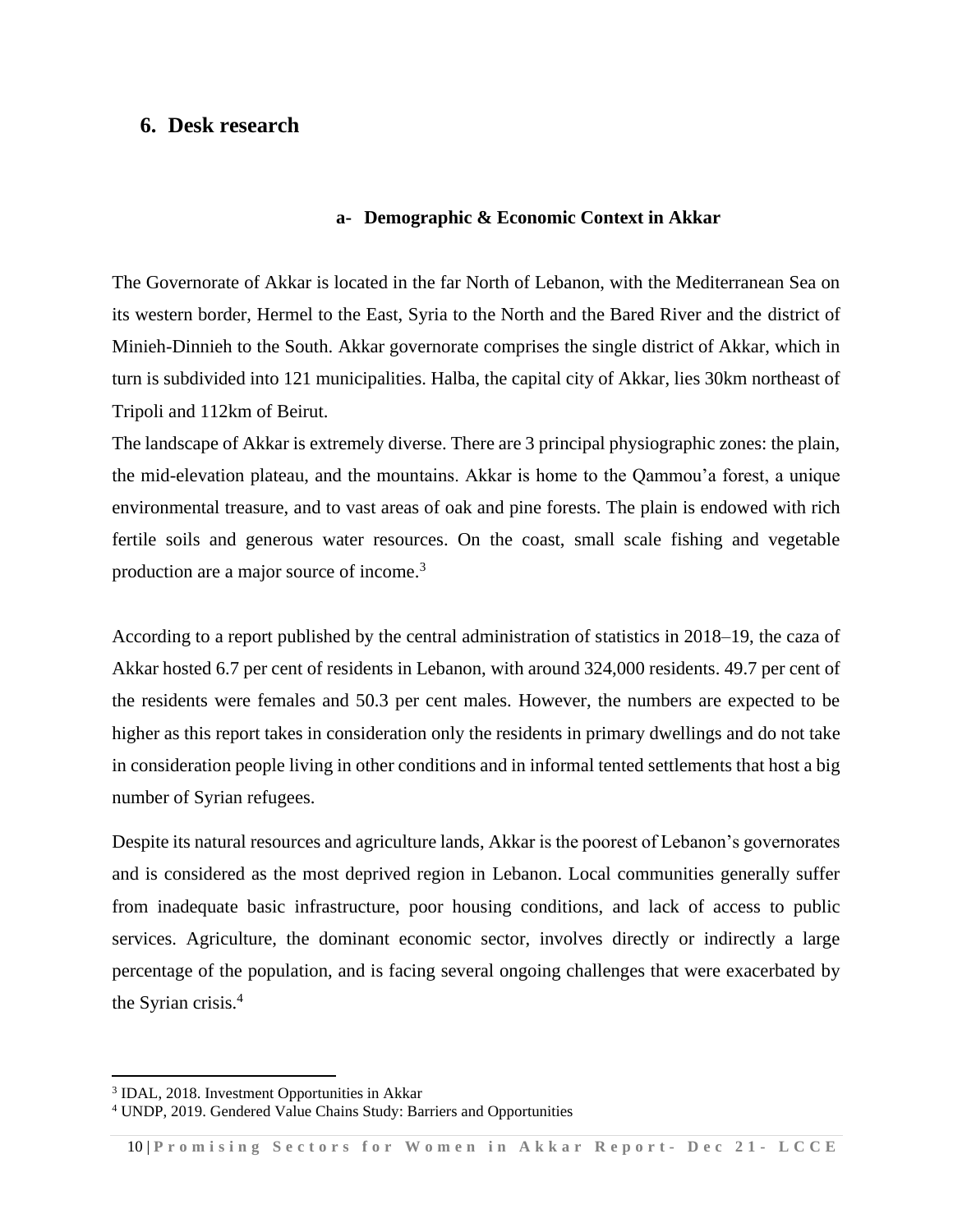Since the Syrian crisis that started in 2011, Akkar has received the highest number of Syrian refugees. Akkar shares a 100km border with Syria and has three official crossing points: El Aarida, El Aboudiyeh and El Boqayaa. Due to the region's proximity to the border, the conflict in Syria has had a strong spillover effect with the arrival of high numbers of refugees. The crisis has also triggered a downturn in economic and commercial activities, as the area strongly relied on trade with Syria according to an OCHA report in 2018.<sup>5</sup>

Moreover, since 2019, Lebanon is facing one of the worst economic crisis in recent history. Poverty has been increasing owing to a decline in economic activity and widespread political instability. The unprecedented economic crisis with the currency depreciation and severe inflation, brought about a considerable rise in poverty to already deprived Akkari communities. The multidimensional poverty rate in 2021 is 82 per cent according to an ESCWA report<sup>6</sup>.

In the aftermath of the recent economic crisis, competition over jobs is increasingly driving tensions between Lebanese communities and Syrian refugees, according to ''Inter-Agency Lebanon Crisis Response Plan LCRP'' situation update 2020. These tensions are taking place especially in rural areas where Lebanese people are now seeking out less conventional jobs in sectors that refugees are allowed to work in, including agriculture, construction, handcraft and solid waste collection

#### **According to an IDAL report, the main economic activity in Akkar is agriculture**:

- 57% of the total surface area of Akkar is arable land, out of which **43%** are irrigated.
- Around 38% of cultivated lands are used for the cultivation of cereals, followed by 25% for vegetables.
- More than 18% of olive oil production in Lebanon takes place in Akkar (mainly in Halba, Bkarzla, Baino, Minyara) making it a prominent location for agro food processing.
- Akkar has also a rich livestock production in particular for cattle accounting for 43% of total holdings of the country.

<sup>5</sup> [OCHA,](https://reliefweb.int/sites/reliefweb.int/files/resources/North-Akkar_G-Profile_181008.pdf) 2018. North & Akkar Governorates Profile

<sup>6</sup> ESCWA 2021. Multi-dimensional Poverty in Lebanon. Policy brief.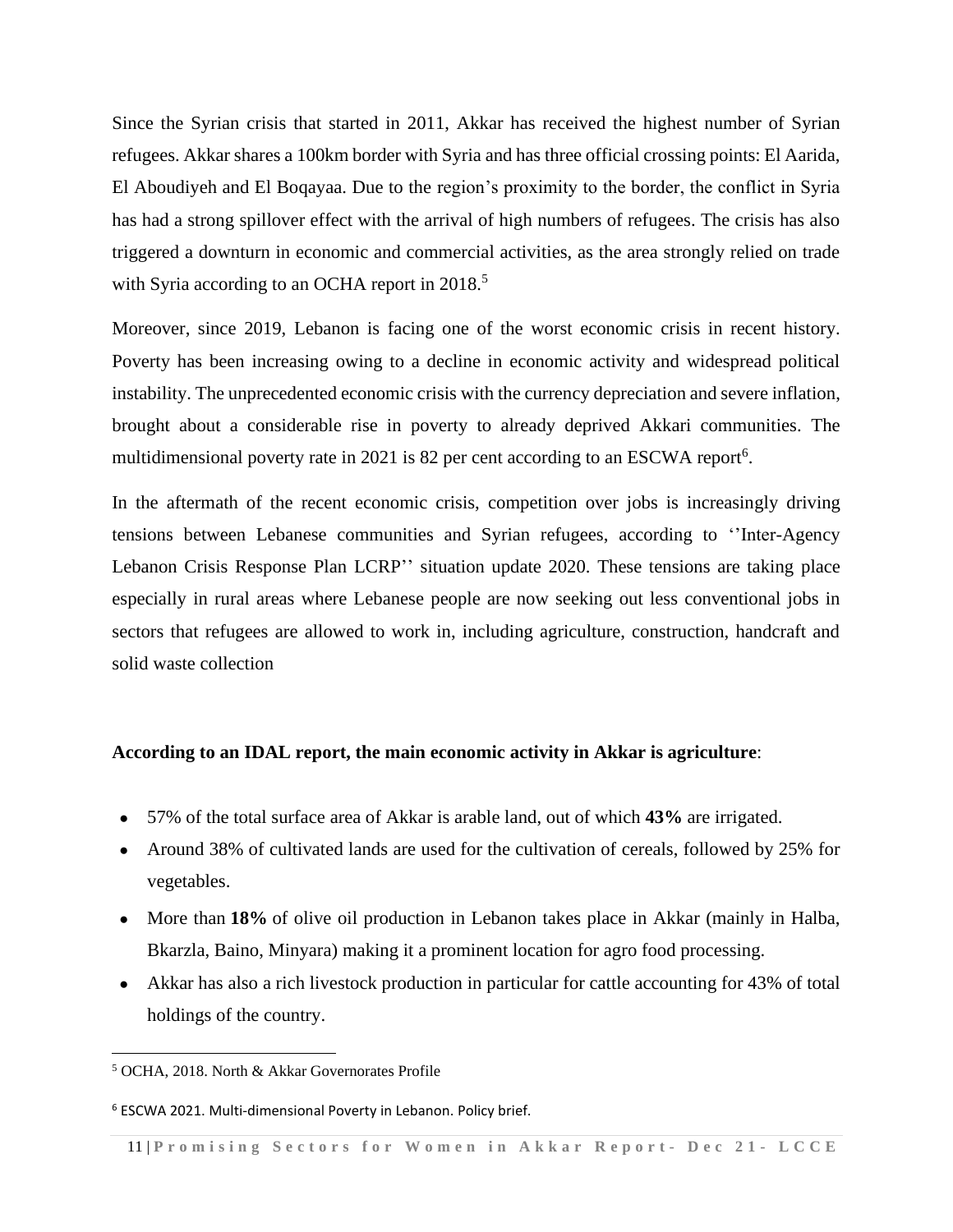# **b- Barriers for women economic entrepreneurship**

While the prevailing economic situation affects both genders in Lebanon, women in Lebanon are twice as likely to be unemployed, earn lower returns from work in terms of wages and profit, and suffer from inadequate working conditions compared to men.<sup>7</sup>

According to the World Bank report, Jobs for North Lebanon (2017), the surveys indicate that 80% of working women in the North of Lebanon are wage-employed while only 15% are selfemployed or employers.

Women's economic empowerment to become entrepreneurs faces many intertwined and complex challenges at the economic, legal, cultural, and social levels.

#### The barriers can be summed up as follows:

## **- Economic crisis context:**

Women particularly suffered from the impact of the economic crisis. Especially, that Lebanon is ranked among the worst countries in the world regarding economic participation and opportunity based on the World Economic Forum' Global Gender Gap Index (2020).

The effect of the current economic contraction on women's overall employment in Lebanon is estimated to result in a 14-19% reduction in women's employment in 2020, according to UN women report<sup>8</sup>. This should be of significant concern given women's participation in the economy, prior to the economic crisis, already stands at only 29% at national level and only 15 % percent in Akkar (with considerable gender gap, as men's participation rate in Akkar was reported to be 62% before the crisis in Akkar).<sup>9</sup>

<sup>7</sup> World Bank and Office of the Minister of State for Women's Affairs (OMSWA) in Lebanon, 2017. "Understanding Women's Constraints and Barriers to Jobs in Lebanon"

<sup>8</sup> UN Women, 2020. Women on the verge of an economic breakdown.

<sup>9</sup> CAS & ILO, 2020. Labor Force and Households' Living Conditions Survey 2018-2019.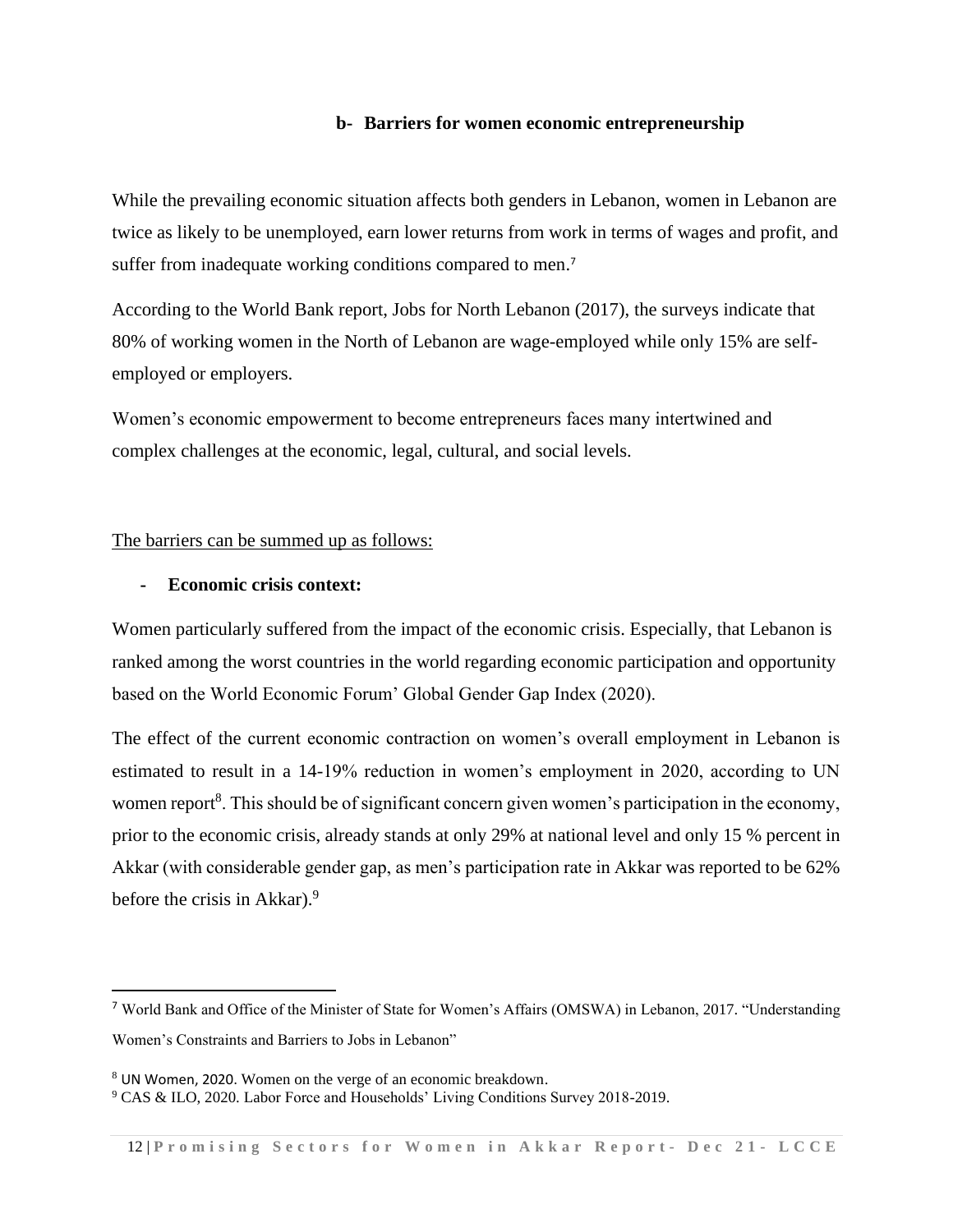The economic crisis impact will also magnify pre-existing vulnerabilities that women living in Akkar already face, making life worse for most of them, particularly those living in vulnerable conditions including migrants, refugees and people with special needs.

#### **- Social norms:**

Social norms limiting the economic participation of women are strongly present in Akkar. Women are often financially dependent from their families or husbands. The majority of them (64%) are inactive due to household duties according to a World Bank report. In Akkar, the society is very patriarchal. It is very common that young girls do not continue their studies and find themselves forced to get an early marriage in order to reduce the financial burden on their families. Not to mention that there is an absence of laws that prohibit early marriages.

#### **- Access to finance:**

In general access to mirco-entrepreneurs funding is not easy in Lebanon. Especially that the banking system usually are reluctant to finance entrepreneurs at early stages. And in particular, Akkari Women face more difficulty than men in accessing loans. As usually women do not have equal opportunities to own assets and propose collaterals to obtain loans. The social norms and the patriarchal society make women have less autonomy and still depend financially on the man in their family. Moreover, with the recent economic crisis, it becomes very difficult even almost impossible to get loan from banks; not to mention that, people have lost confidence in the banking system. Personal or family financing, and Micro-credits or grants through NGOs and some microcredits organizations remain the only funding options for women entrepreneurs.

#### **- Legal constraints:**

In theory, the Lebanese Constitution does not distinguish between Lebanese citizens: "all Lebanese are equal before the law: they equally enjoy civil and political rights and assume obligations and public duties without any distinction among them.

Moreover, Lebanon has ratified the Convention on the elimination of all forms of discrimination against Women (Cedaw) under the Law 572/96. The convention defined international principles relating to women's rights, recognized women's rights as equal to those of men and indicated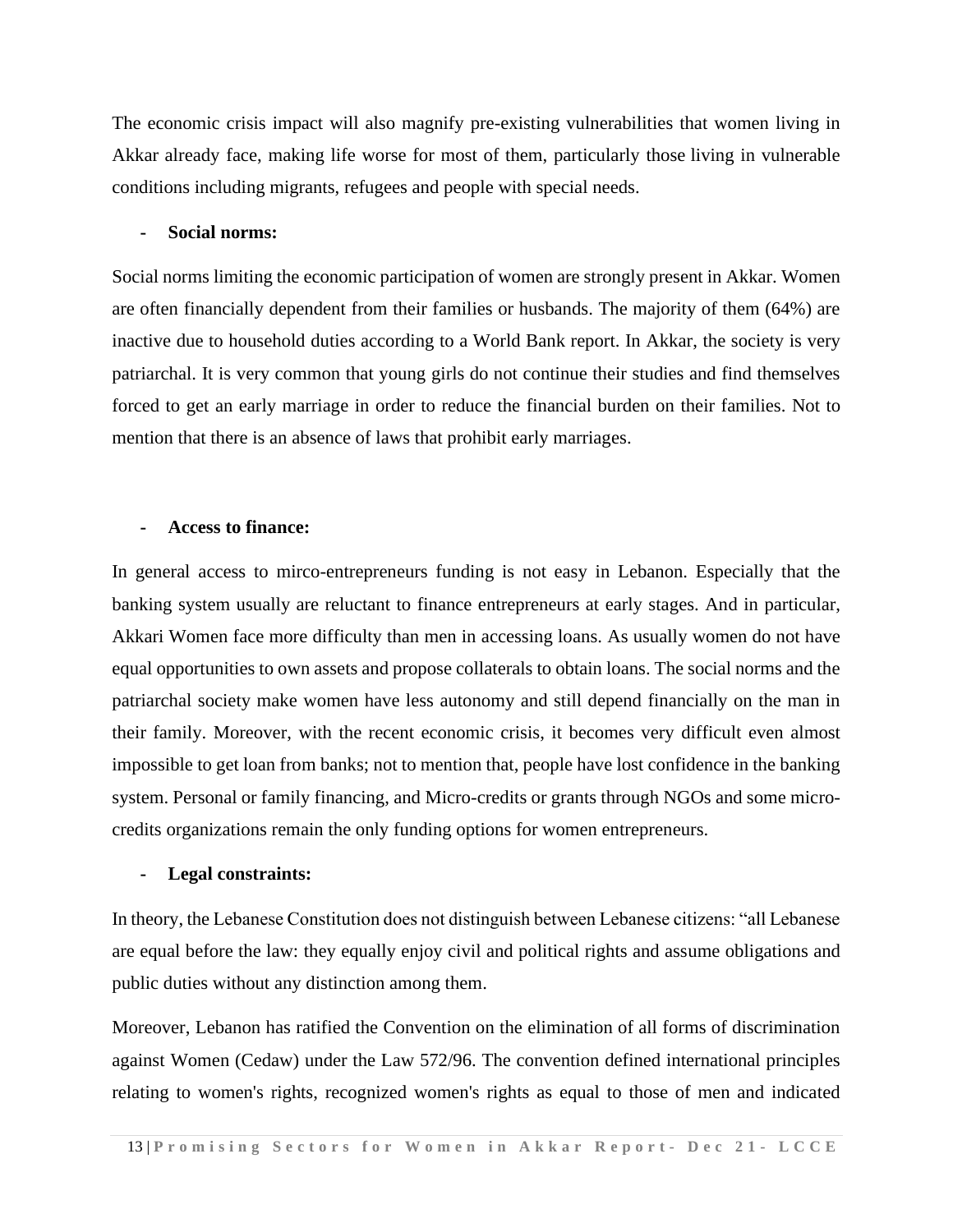measures to be taken to ensure that women enjoyed their full rights. Lebanon adopted the Beijing declaration and the program of action established by the Fourth World Conference on Women held in China in 1995. This implies the development of economic policies that have a positive impact on employment and income of women workers in the formal and informal sectors. This implies also the necessity to adopt specific measures to reduce female unemployment, in particular longterm unemployment (Action plan: strategic objective A1(h))

Besides, the Personal Status Law governing inheritance, marriage, divorce, and child custody it represents an obvious sign of discrimination against women. Consequently, women have less privilege than men in inheritance, access to lands, and less autonomy, which affects negatively women's participation in the entrepreneurship space.

#### **- Business support ecosystem:**

The ecosystem in Akkar has not been encouraging women entrepreneurship so far. There are still lack of a clear cooperation between the different actors (municipalities, cooperatives, business development service providers, NGOs, incubators, micro-credits institutions, private sectors, ministries). There is no clear policy that incentivizes women entrepreneurship. Moreover, the transition to the formal economy have many obstacles as the Laws and procedures do not facilitate enterprise creation and start-ups: long, complicated, and costly procedures dominate the process of establishing or registering an enterprise. Besides there is a lack of awareness on women rights to be financially independent and to start an grow their businesses especially in Akkar region where women still rely financially on their families or husbands in many cases. In the Akkari rural economy, women cooperatives should be playing a much more important role. Out of the 1,238 registered cooperatives in Lebanon, 24% are registered in Akkar. Half of the registered cooperative (51 per cent) are agricultural cooperative and around a quarter (27 per cent) work in agro-food sector, of which only 125 registered women cooperatives, most of them produce Lebanese traditional food products.

There are estimates that only one third of registered cooperatives are active. Interviewed experts pointed out that many cooperatives were formed as vehicles for receiving funds and equipment from the ministry of agriculture and international donors.<sup>10</sup>

<sup>&</sup>lt;sup>10</sup> ILO, 2018. The Cooperative Sector in Lebanon. What role? What future?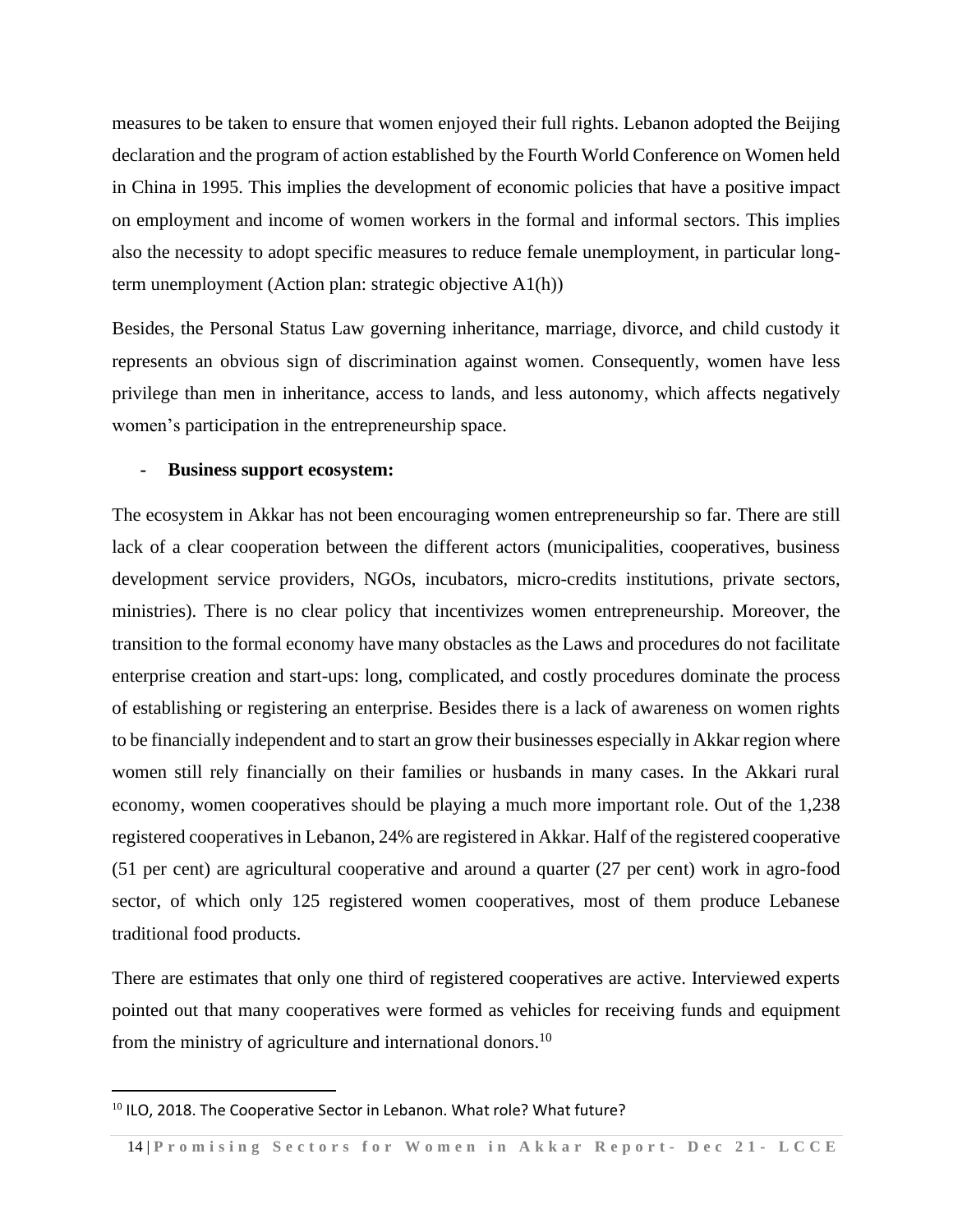Besides, BDS providers are not sufficiently gender-focused, and many of these services are present at urban location which necessitate long transportation distance which makes women more difficult to access their services.<sup>11</sup>

## **- Covid-19 impact:**

The impact of the economic crisis and the COVID-19 outbreak continue to aggravate the loss of jobs and livelihoods amongst Lebanese and refugees. Some 30 per cent of Lebanese households reported losing their job due to COVID-19 and related containment measures, and 20 per cent had seen a reduction in their salaries, according to a WFP report (2020). Assessing the Impact of the Economic and COVID-19 Crises in Lebanon.<sup>12</sup>

Moreover, the same survey showed that Lebanese respondents living in Akkar were among the highest to report either losing their jobs or having a reduced income due to COVID-19. Moreover, Lebanese women as well as young adults between 25- 34 years of age have been particularly affected by reduced salaries.

Another impact of the COVID 19 epidemic on women is the increase in Gender based violence.

The Lockdown situations present an increased risk for domestic violence, especially against women and children across all population groups as they are often confined with the perpetrator and lack access to services to seek help and safer spaces, including school. This rise in Gender based violence was particularly present in refugee's population living in informal tented settlements.<sup>13</sup>

<sup>11</sup> UNDP, 2019. Gendered Value Chains Study: Barriers and Opportunities

<sup>&</sup>lt;sup>12</sup> [WFP,](https://docs.wfp.org/api/documents/WFP-0000116784/download/) 2020. Assessing the Impact of the Economic and COVID-19 Crises in Lebanon

<sup>&</sup>lt;sup>13</sup> LCRP 2020. Situation Update Current Operational Environment in Lebanon.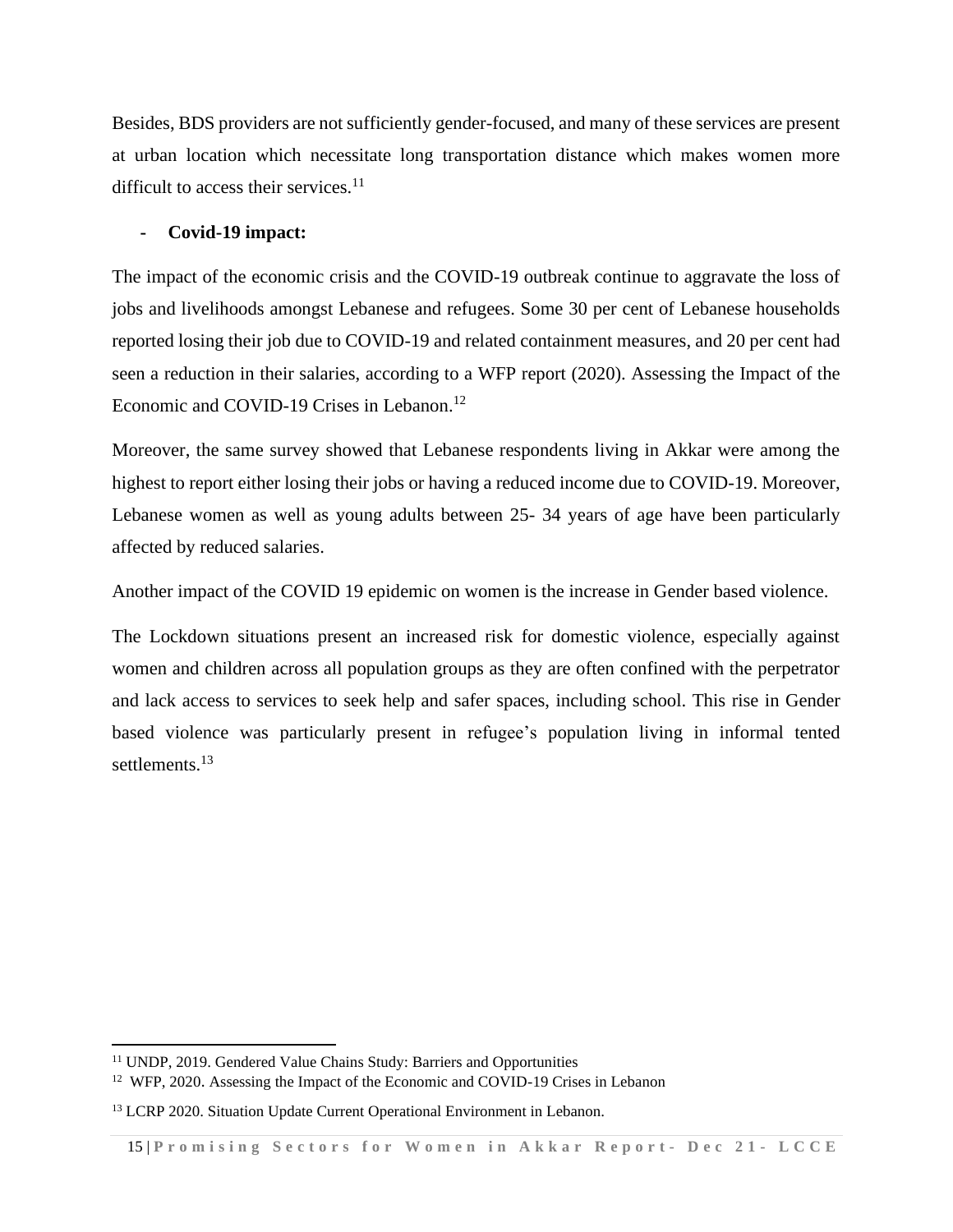#### **c- Opportunities for women economic entrepreneurship**

Growing need to increase household income: There is a growing interest in women economic participation, with a growing support from family members. The salaries of the husband or the father are no more sufficient to cover family expenses. This creates a certain dynamic within families to regroup efforts in order to achieve more financial gains. This enables women to assume more active economic role and will present an opportunity to engage in micro-entrepreneurship activities.

#### **Entrepreneurship support programs targeting women: NGOs and international donors**

In the lack of effective governmental support, the main players in supporting women economic empowerment are mainly NGOs and international donors who are implementing capacity building, business support and access to grants programs. Some international organizations are even proposing to financially empower women through directly buying the products developed by women and sending it to export markets. Some organizations are providing facilities for them to manufacture their products in convenient conditions (facilities equipped with solar energy panels to mitigate the frequent electricity cuts).

These efforts create opportunities for women who attend the workshops and trainings to improve their soft and hard skills. These programs are mentioned as critical for the participants in terms of personal and business development. For some, it was the participation in such initiatives that launched their businesses.<sup>14</sup>

#### **Use of digital technologies to support marketing of micro-businesses**

Majority of young adults in Akkar have smartphones and access to social media channels. This presents an opportunity for digital marketing for small businesses, as many customers command products or services on social media. This allows the entrepreneur to interact with potential customers and make sales deals at low cost. Taking advantage of the interconnected and the online market proved to be a helpful channel. The Survey on Women's entrepreneurship & SME

<sup>&</sup>lt;sup>14</sup> EU 2017. Enhancement of the Business Environment in the Southern Mediterranean. Survey on Women's entrepreneurship & SME development in Lebanon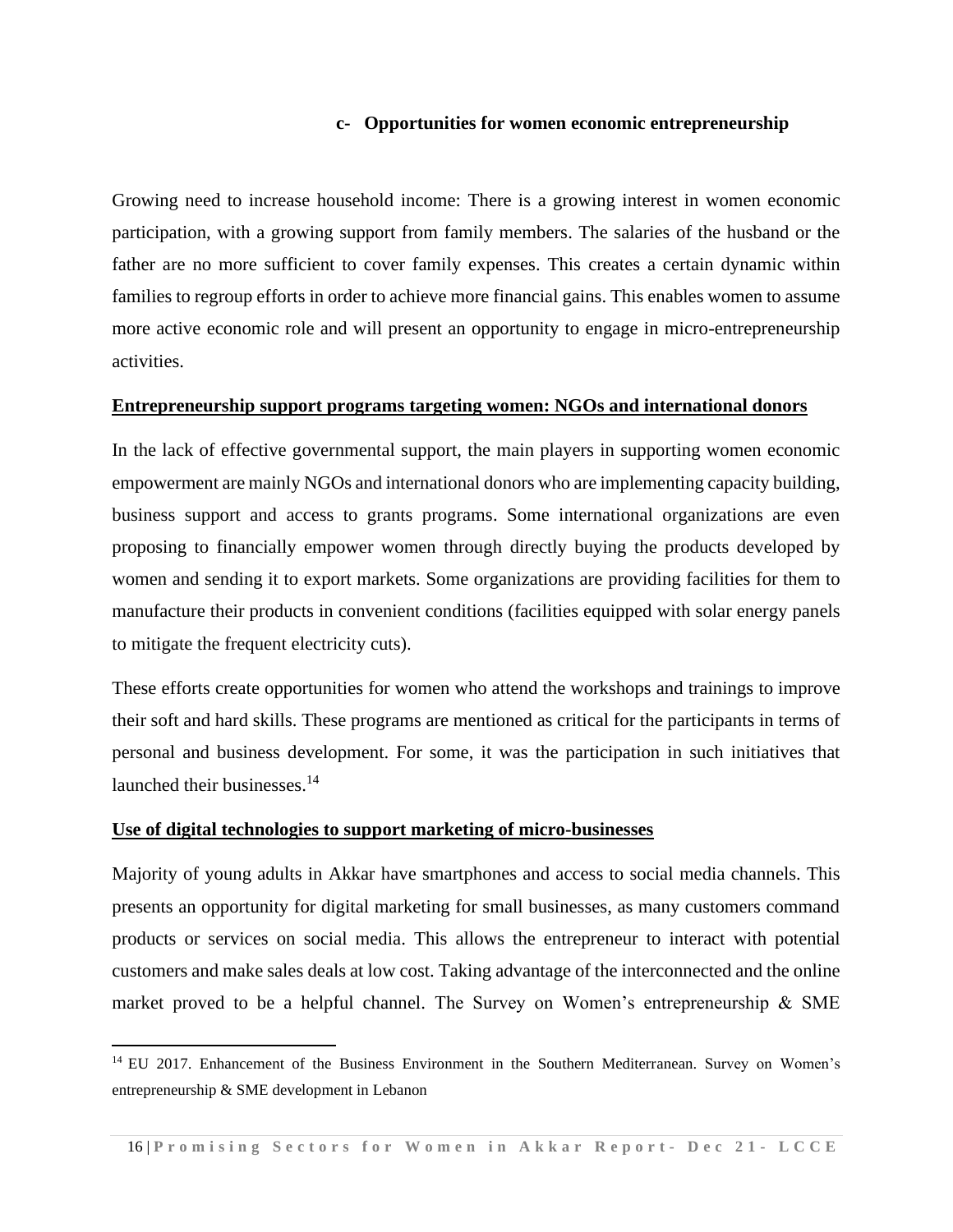development conducted by EU showed that although a few cases said that their online presence made no difference in terms of demand for the product, the large majority said it did help in terms of exposure and as a result, would get orders from different parts of Lebanon and, in one instance, from countries abroad.<sup>15</sup>

# **Presence of natural resources that can be exploited in Akkar – in agri-food and eco-tourism micro-businesses**

As presented by and IDAL report, Akkar is the 2<sup>nd</sup> largest agricultural area in Lebanon after the Bekaa region due to its abundance in water and fertile soil. Besides 35% of the firms operate in the agro-food sector. Akkar also has a rich livestock production with 17% of total cattle heads are located in Akkar.

The agriculture production in olive oil, vegetables and fruit productions, as well as the livestock production, represent real opportunities for micro-businesses to innovate in Food processing and other derived products. Several studies explored the agro-food value chains, and highlighted its importance in providing women economic opportunities in Akkar.

Besides Akkar has beautiful landscape and nature, with many people are encouraged to make tourism in Lebanon (especially after the economic crisis and the covid-19 pandemic). This makes the eco-tourism sector present very promising opportunities.

<sup>&</sup>lt;sup>15</sup> EU 2017. Enhancement of the Business Environment in the Southern Mediterranean. Survey on Women's entrepreneurship & SME development in Lebanon

<sup>17</sup> | **P r o m i s i n g S e c t o r s f o r W o m e n i n A k k a r R e p o r t - Dec 2 1 - L C C E**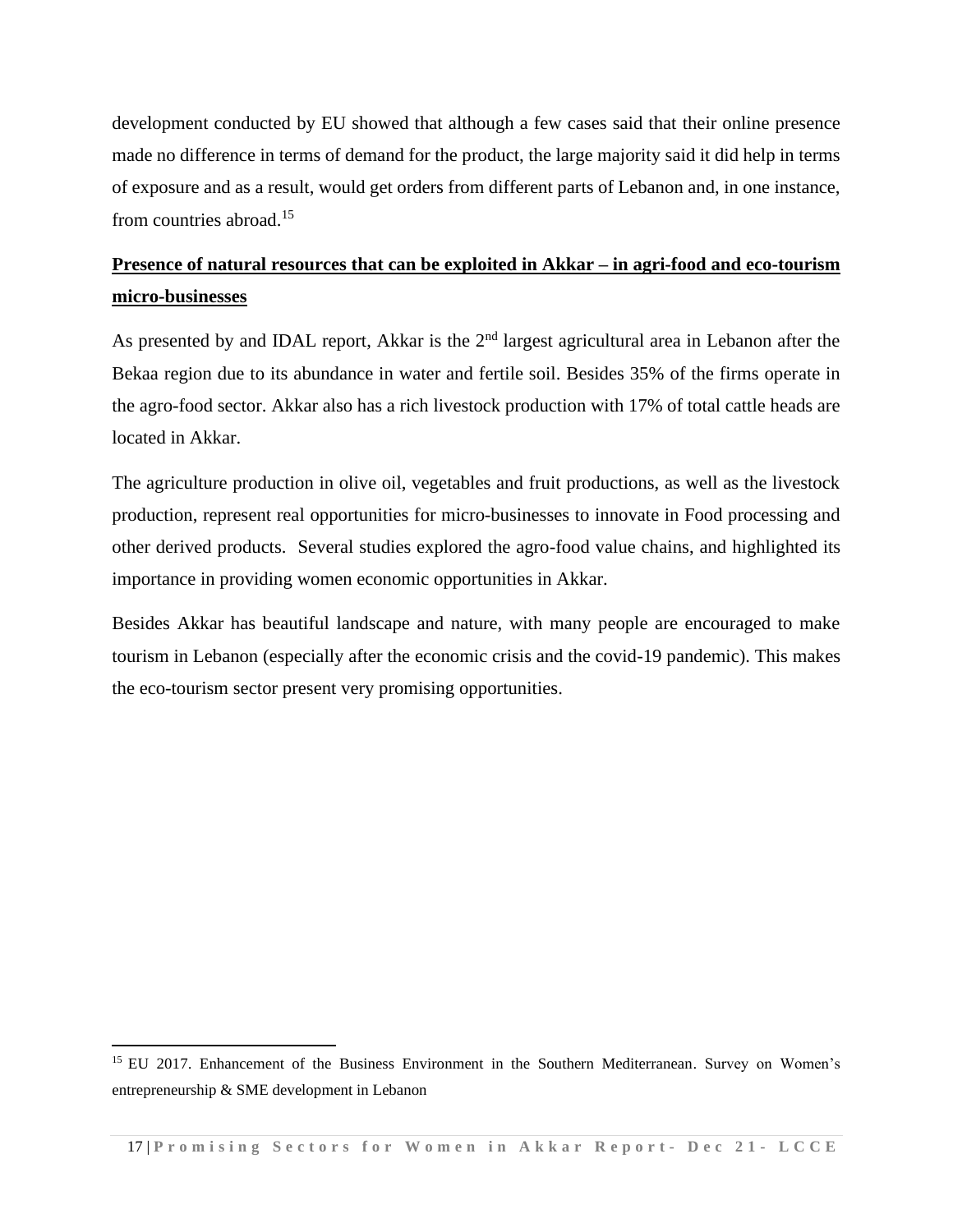# **7. Findings & Analysis**

# **a- Stakeholders mapping for Key informant interviews**

The entrepreneurship ecosystem is comprised of several actors presented in the following diagram.



The NGOs play particularly dynamic role in implementing entrepreneurship support programs in Akkar.

18 | **P r o m i s i n g S e c t o r s f o r W o m e n i n A k k a r R e p o r t - Dec 2 1 - L C C E**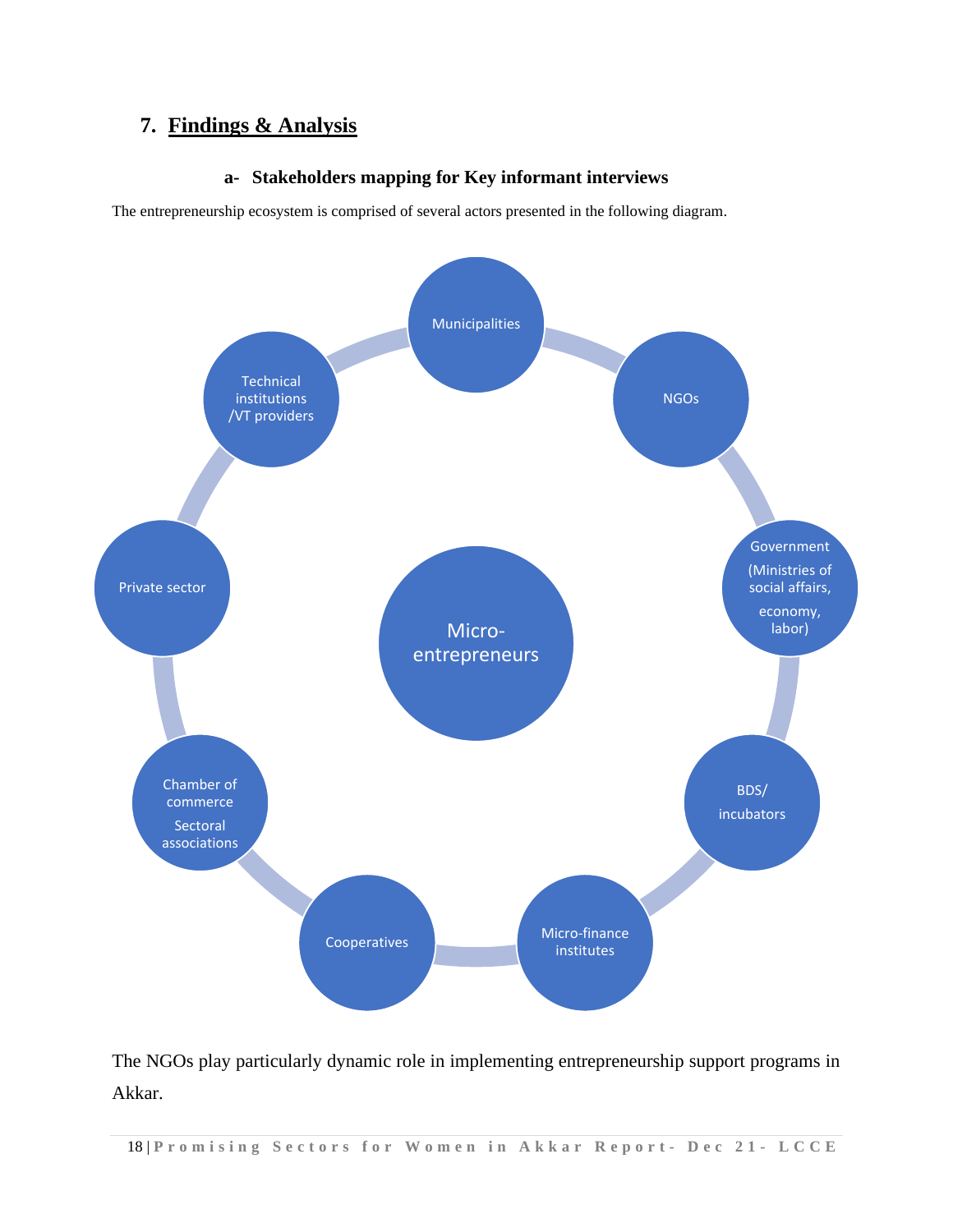20 professionals working within this ecosystem were interviewed for the purpose of this assessment.

- 12 interviewees from NGO sector (6 working in INGOs and 6 working in local NGOs)
- 2 interviewees from municipalities
- 1interviewee from governmental agencies
- 1 interviewee from incubators
- 1interviewee from cooperatives
- 1interviewee from chamber of commerce
- 1interviewee from private sector
- 1interviewee from technical institute

The questionnaire used for the interviews is annexed to this report.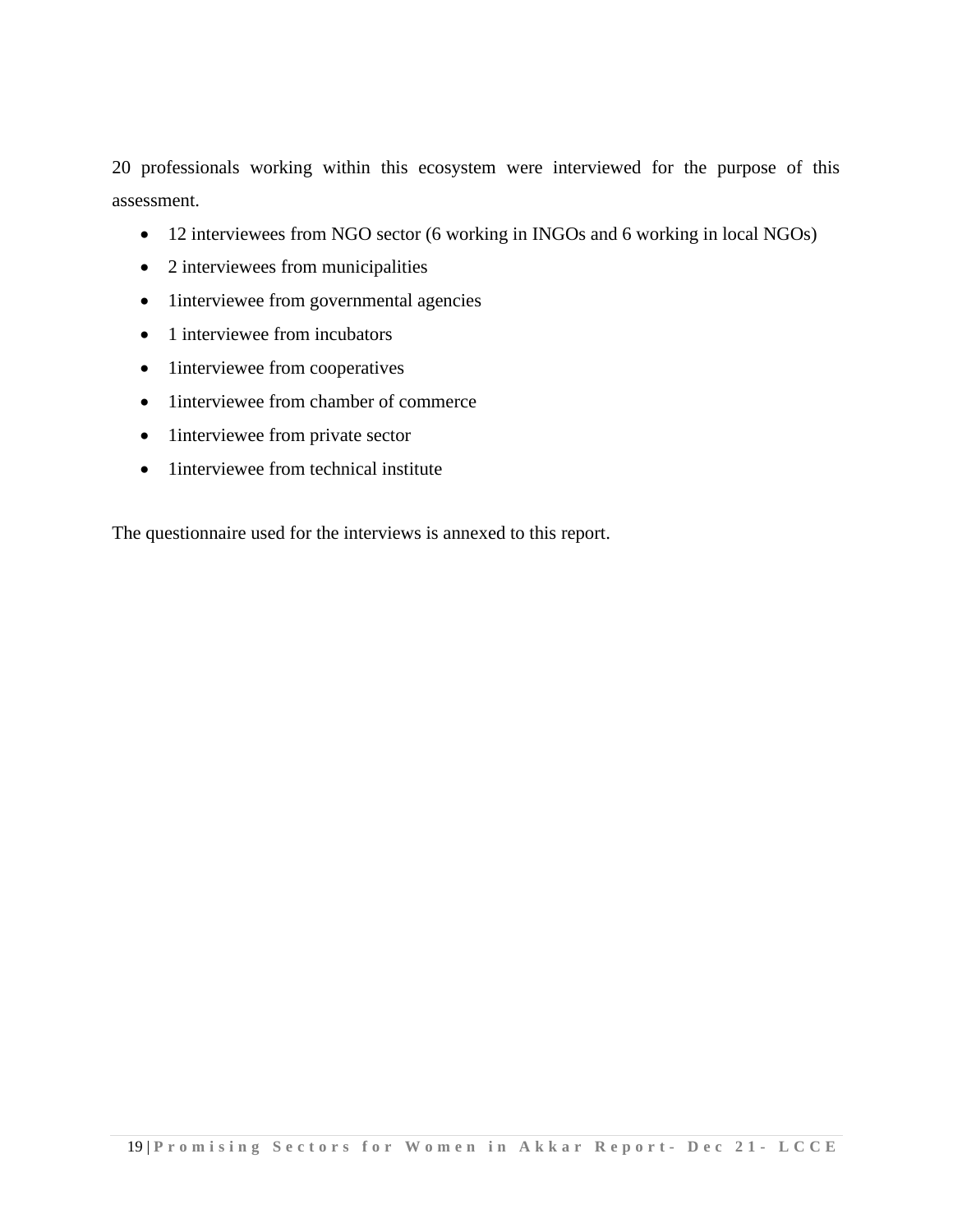# **b- Findings of the key informant interviews**

# **i. Opportunities and barriers for women entrepreneurship in Akkar**

Based on the interviews' findings, the barriers and opportunities for women entrepreneurship in Akkar can be summarized as presented in the below table.

| <b>Women Entrepreneurship in Akkar</b>                                                                                                                                                                                                                                                                                   |                                                                                                                                                                                                                                                                                                                                                                                                                                                                                                                                                                                               |  |  |  |
|--------------------------------------------------------------------------------------------------------------------------------------------------------------------------------------------------------------------------------------------------------------------------------------------------------------------------|-----------------------------------------------------------------------------------------------------------------------------------------------------------------------------------------------------------------------------------------------------------------------------------------------------------------------------------------------------------------------------------------------------------------------------------------------------------------------------------------------------------------------------------------------------------------------------------------------|--|--|--|
| <b>Barriers</b>                                                                                                                                                                                                                                                                                                          | <b>Opportunities</b>                                                                                                                                                                                                                                                                                                                                                                                                                                                                                                                                                                          |  |  |  |
| <b>Social Barriers:</b><br>• Patriarchal culture<br>Discrimination about women and<br>doubt about her capacity to succeed in<br>businesses                                                                                                                                                                               | Emerging opportunity for women to start<br>micro-businesses as a way to support<br>financially the household (in the context of<br>the current economic crisis; as one salary<br>alone in the family is no more sufficient)                                                                                                                                                                                                                                                                                                                                                                   |  |  |  |
| Economic barriers:<br>Lebanese Lira Depreciation<br>High inflation rates<br>High cost of ingredients<br>High cost of transportation                                                                                                                                                                                      | Entrepreneurship support programs that<br>provide capacity building and financial<br>support for women (mainly implemented and<br>managed by NGOs funded by international<br>donors)                                                                                                                                                                                                                                                                                                                                                                                                          |  |  |  |
| <b>Financial barriers:</b><br>Collapse of banking system and<br>freezing of commercial loans<br>Lack of micro-credits institutions and<br>support for small businesses<br>Infrastructure barriers:<br>Bad conditions for roads which<br>hinders transportations<br>Internet problems<br>$\bullet$<br>Frequent power cuts | Digital marketing potential of growth<br>(facilitated by the large spread of smartphones<br>use and popularity of social media)<br>Presence of natural resources in Akkar and<br>local supplies that can be used to substitute<br>the imported products that are becoming very<br>expensive in the context of Lira depreciation.<br>The resources are mainly driven by:<br>Availability of agriculture land which<br>provides (crops, fruits, and vegetables)<br>Availability of livestock production in<br>$\bullet$<br>particular for cattle, which provides<br>the supplies dairy products |  |  |  |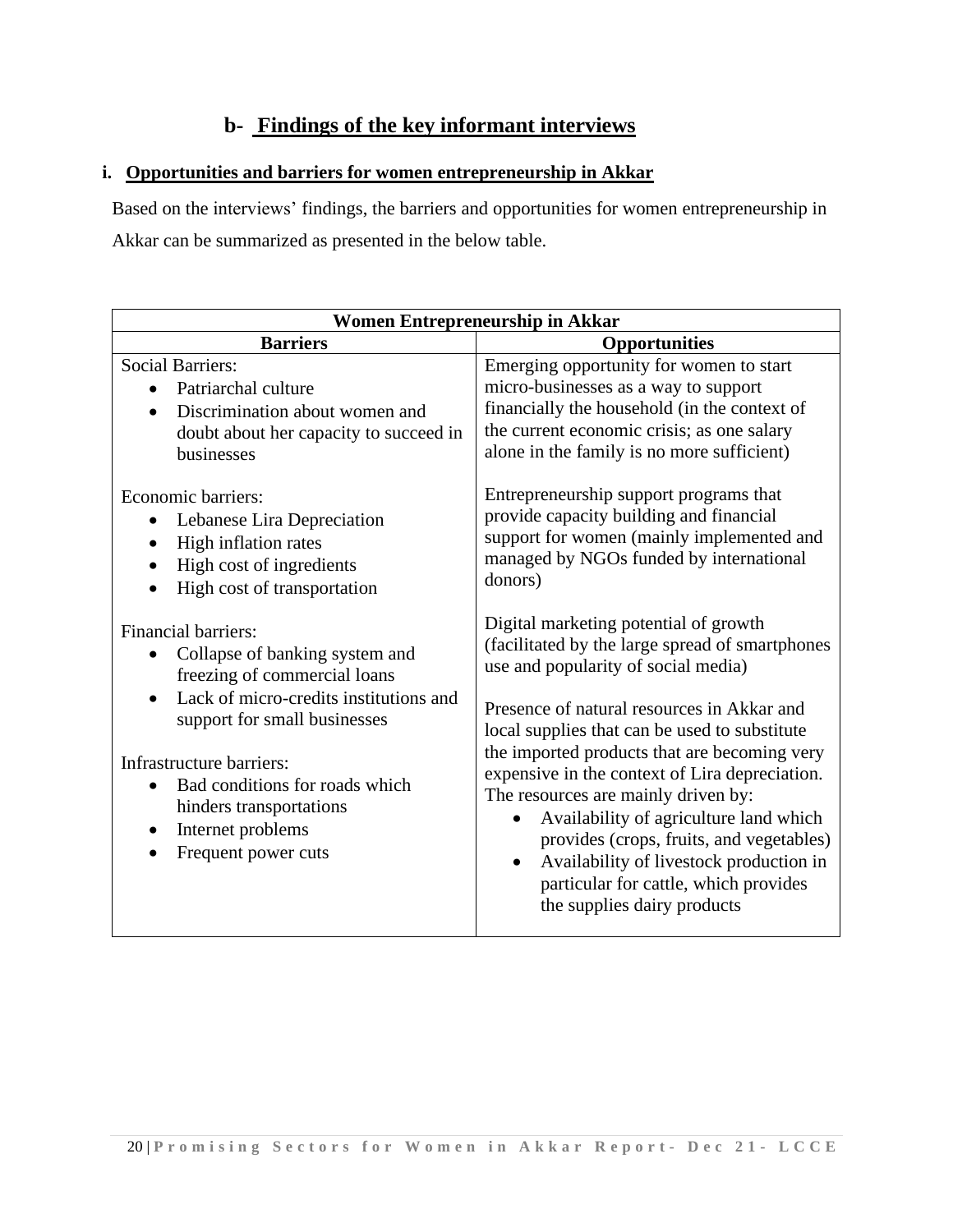# **ii. Identification and analysis of promising sectors for women entrepreneurship in Akkar**

The potential sectors were evaluated by each of the interviewees, by attributing a score over 10 for each potential micro-entrepreneurship business sector. The scores attribution took in consideration the following factors:

- Business sectors that present potential of market growth
- Business sectors with potential to be started with small investment amounts
- Potential for business to be done as home-based model to decrease cost of investment small
- Sectors where women can learn through accelerated vocational trainings and that do not necessitate long training curriculum, and preferably through blended learning methodology to mitigate the constraints imposed by the covid-19 epidemic and the high cost of transportation.

Then the data was analyzed by the assessment team: an average score was calculated for each sector based on the feedback of the interviewees. Besides, a SWOT analysis was conducted by the assessment team in order to highlight the strengths, weaknesses, opportunities, and threats for each sector. And consequently, to draw recommendations.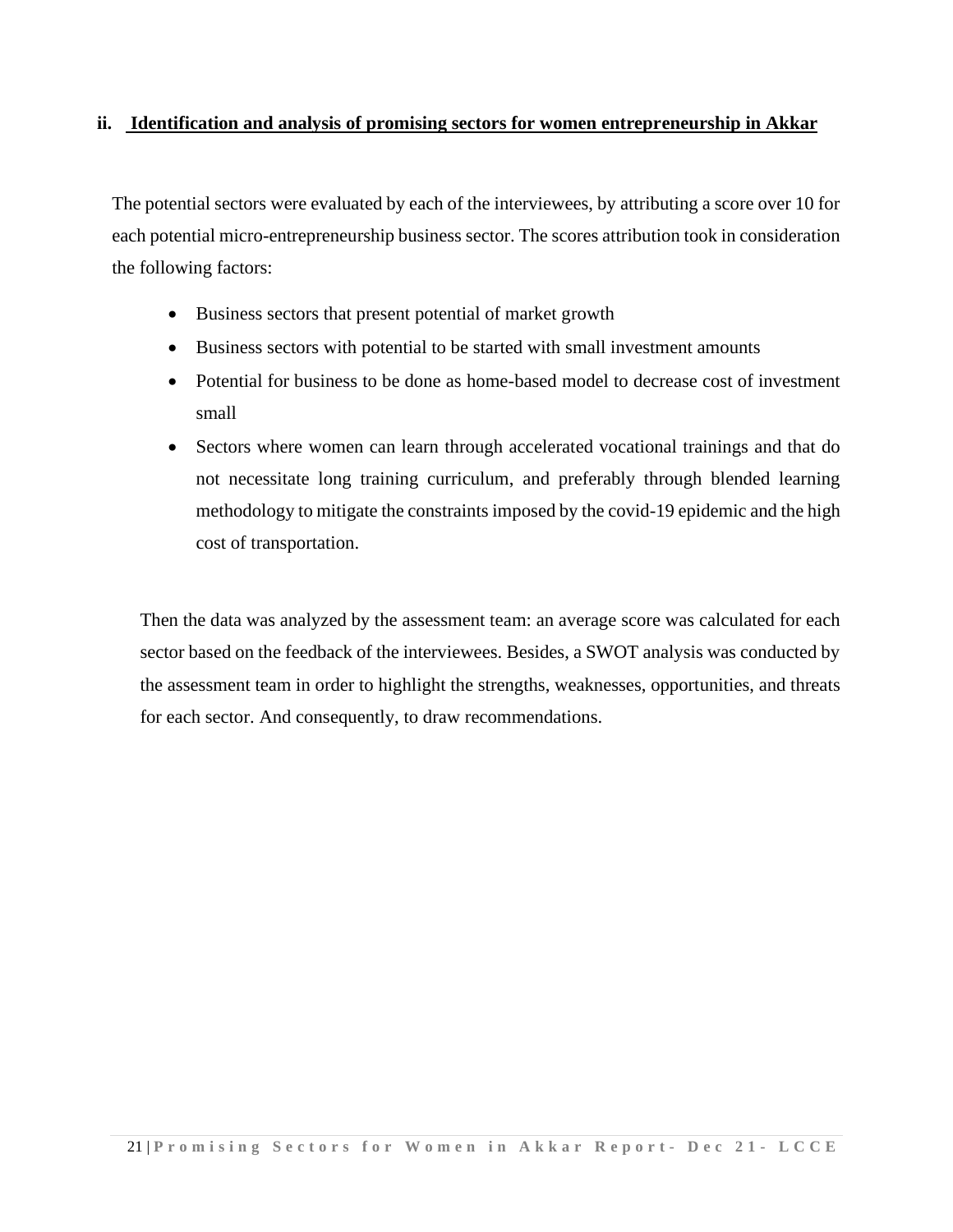| <b>Sector</b>                          | <b>Strength</b>                                                                                         | <b>Weakness</b>                                                                                          | <b>Opportunities</b>                                                                                                                                                 | <b>Threats</b>                                                      | <b>Score</b> |
|----------------------------------------|---------------------------------------------------------------------------------------------------------|----------------------------------------------------------------------------------------------------------|----------------------------------------------------------------------------------------------------------------------------------------------------------------------|---------------------------------------------------------------------|--------------|
| Food<br>processing                     | Can<br>be<br>learnt<br>online<br>Availability<br>of<br>local supplies<br>Can be practiced<br>home based | Poor knowledge of<br>food safety<br>Expensive gas for<br>cooking                                         | demand<br>Increased<br>on alternatives from<br>expensive imported<br>brands                                                                                          | Growing<br>competition                                              | 9            |
| Pastry/<br>cookies<br>making           | Can be learnt<br>online<br>Availability of<br>local supplies<br>Can be practiced<br>home based          | Poor knowledge of<br>food safety<br>Expensive gas for<br>cooking<br>The high cost of<br>some ingredients | Increased demand<br>as alternatives from<br>expensive imported<br>brands                                                                                             | More and more<br>people are making<br>their own pastries<br>at home | 9            |
| <b>Cloth</b><br>works and<br>tailoring | Can be practiced<br>home based<br>Can be practiced<br>home based                                        | Sewing machine<br>not available for<br>everyone<br>High cost for some<br>materials                       | Increase demand on<br>local tailoring<br>services (as an<br>alternative to<br>imported garments)<br>Trend to up-cycle<br>cloth (as old<br>garments can be<br>reused) | Frequent power<br>cuts                                              | 8            |
| <b>Soap</b><br>making                  | Can be learnt<br>online<br>Can be practiced<br>home based<br>Availability of<br>local supplies          | Poor knowledge of<br>product marketing<br>Increase in the cost<br>of some ingredients                    | Increase in market<br>demand and<br>growing hygiene<br>concern in the<br>context of corona<br>crisis                                                                 | Growing<br>competition                                              | 8            |
| <b>Beauty</b><br>services              | Can be practiced<br>home based<br>Can be learnt<br>online                                               | The cost of<br>materials (as they<br>are imported)                                                       | Evolving sector<br>with continuous<br>new trends that can<br>stir demand                                                                                             | Frequent power<br>cuts<br>The market is<br>saturated                | $\tau$       |
| <b>ICT</b> sector                      | Can be practiced<br>home based<br>Can be learnt<br>online                                               | Necessitate long<br>curriculum training                                                                  | Growing demand<br>for freelance,<br>especially that the<br>fees remain<br>competitive in<br>Lebanon in<br>comparison to other<br>countries                           | Low internet<br>quality<br>Frequent power<br>cuts                   | 7            |
| Candy<br><b>Design</b>                 | Can be practiced<br>home based                                                                          | Seasonal sector                                                                                          | New creative trends<br>that can stir demand                                                                                                                          | Not considered a<br>priority in the<br>context of the               | 6            |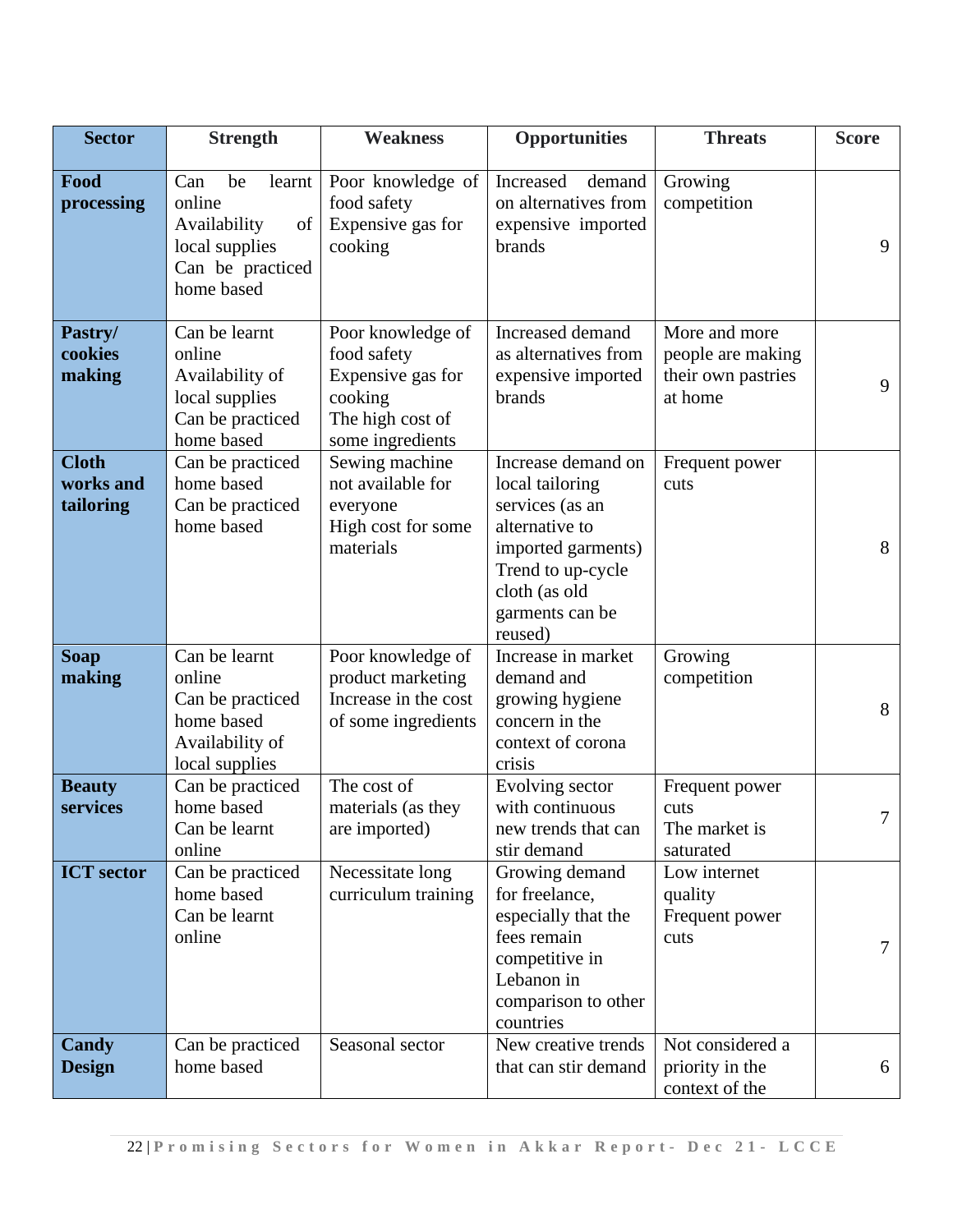|                                            | Can be learned<br>online                                                                        |                                                                                                     |                                                                                                                                                                                                                                                                                             | current economic<br>crisis                                                                                           |                 |
|--------------------------------------------|-------------------------------------------------------------------------------------------------|-----------------------------------------------------------------------------------------------------|---------------------------------------------------------------------------------------------------------------------------------------------------------------------------------------------------------------------------------------------------------------------------------------------|----------------------------------------------------------------------------------------------------------------------|-----------------|
| <b>Cloth</b><br>handicraft                 | Can be learnt<br>online<br>Can be practiced                                                     | High cost of the<br>materials                                                                       | New creative trends<br>that can stir demand                                                                                                                                                                                                                                                 | Low market<br>demand as these<br>accessories are not                                                                 |                 |
|                                            | home based                                                                                      |                                                                                                     |                                                                                                                                                                                                                                                                                             | considered a<br>priority in the<br>current crisis                                                                    | 6               |
| <b>Handicraft</b><br>(other than<br>cloth) | Can be practiced<br>home based<br>Can be learned<br>online                                      | High cost of<br>materials                                                                           | New creative trends<br>that can stir demand                                                                                                                                                                                                                                                 | Not considered a<br>priority in the<br>context of the<br>current economic<br>crisis                                  | 6               |
| <b>Wool</b><br>knitting                    | Can be practiced<br>home based<br>Can be learned<br>online                                      | High cost of<br>materials                                                                           | Increase demand on<br>local production                                                                                                                                                                                                                                                      | Not considered a<br>priority in the<br>context of the<br>current economic<br>crisis                                  | 5               |
| <b>Embroidery</b>                          | Can be practiced<br>home based<br>Can be learned<br>online                                      | High cost of<br>materials                                                                           | Increase demand on<br>local production<br>New creative trends<br>that can stir demand                                                                                                                                                                                                       | Not considered a<br>priority in the<br>context of the<br>current economic<br>crisis                                  | 5               |
| <b>Professiona</b><br>I cleaning           | Requires low<br>capital investment                                                              | Poor knowledge of<br>safety and hygiene<br>rules<br>Lack of motivation<br>to work in this<br>sector | High demand as<br>many workers in<br>the cleaning field<br>have left the<br>country                                                                                                                                                                                                         | Risk of harassment<br>Fear from<br>stigmatization as it<br>is considered an<br>inferior status job                   | 5               |
| Eco-<br>tourism                            | Requires low<br>capital investment<br>(tourist guide<br>services, or hiking<br>trip organizers) | Seasonal sector                                                                                     | Akkar outstanding<br>landscapes<br>Increased media<br>coverage on the<br>touristic<br>attractiveness of<br>Akkar region<br>Alternative of<br>travel abroad<br>$(covid-19)$<br>epidemics, and high<br>plane tickets costs)<br>This sector<br>represent high<br>potential in the long<br>term | Public<br>transportation not<br>available<br>The roads from the<br>cities to Akkar<br>lack maintenance<br>and safety | $5\overline{)}$ |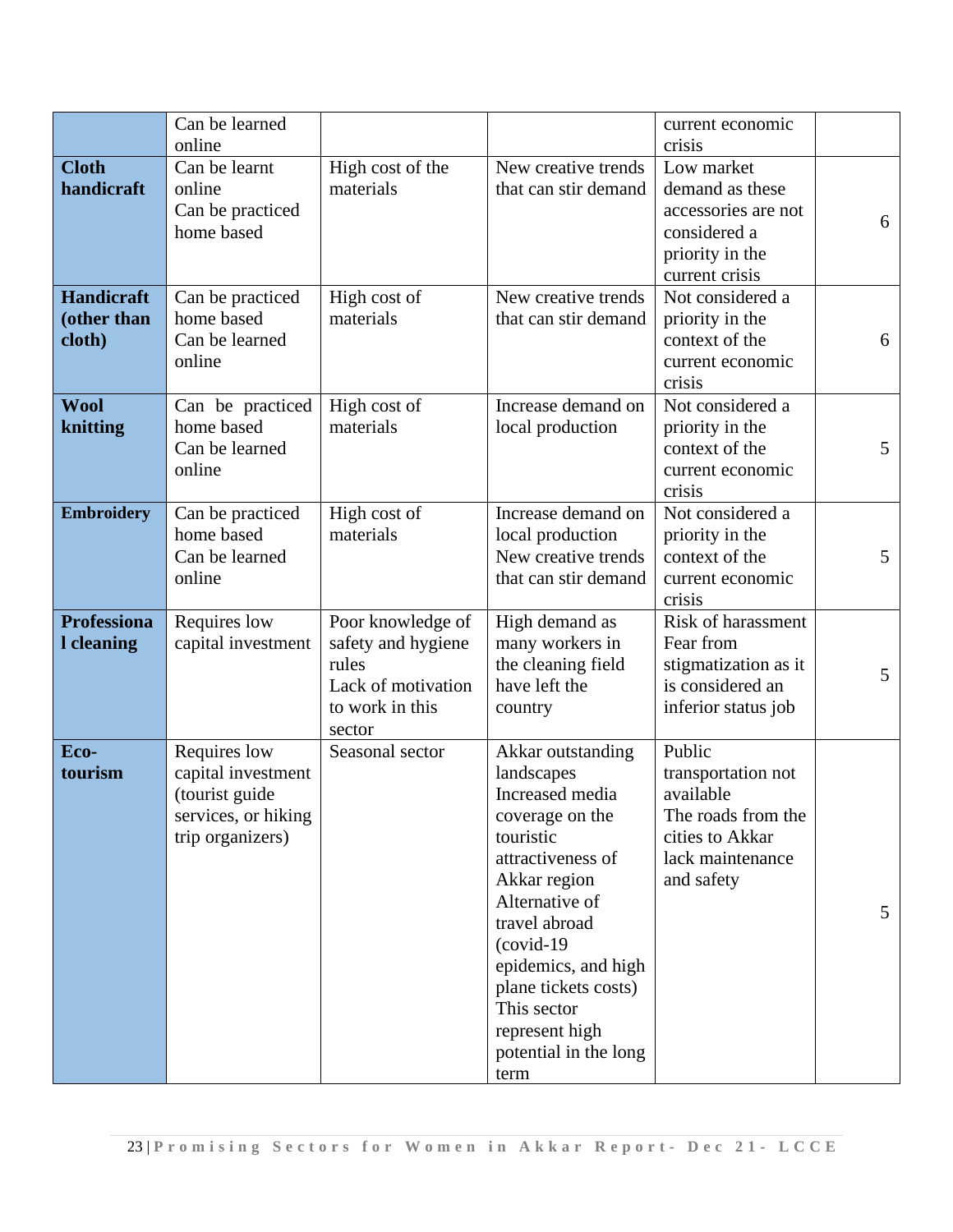| <b>Jewelry</b> | Can be practiced | Seasonal sector | New creative trends   Not considered a |                  |   |
|----------------|------------------|-----------------|----------------------------------------|------------------|---|
| works          | home based       | High cost of    | that can stir demand   priority in the |                  |   |
|                | Can be learned   | materials       |                                        | context of the   | 4 |
|                | online           |                 |                                        | current economic |   |
|                |                  |                 |                                        | Crisis           |   |

# *The summary of promising sectors (scores 7 and more over 10) as attributed by respondents are presented in the following table.*

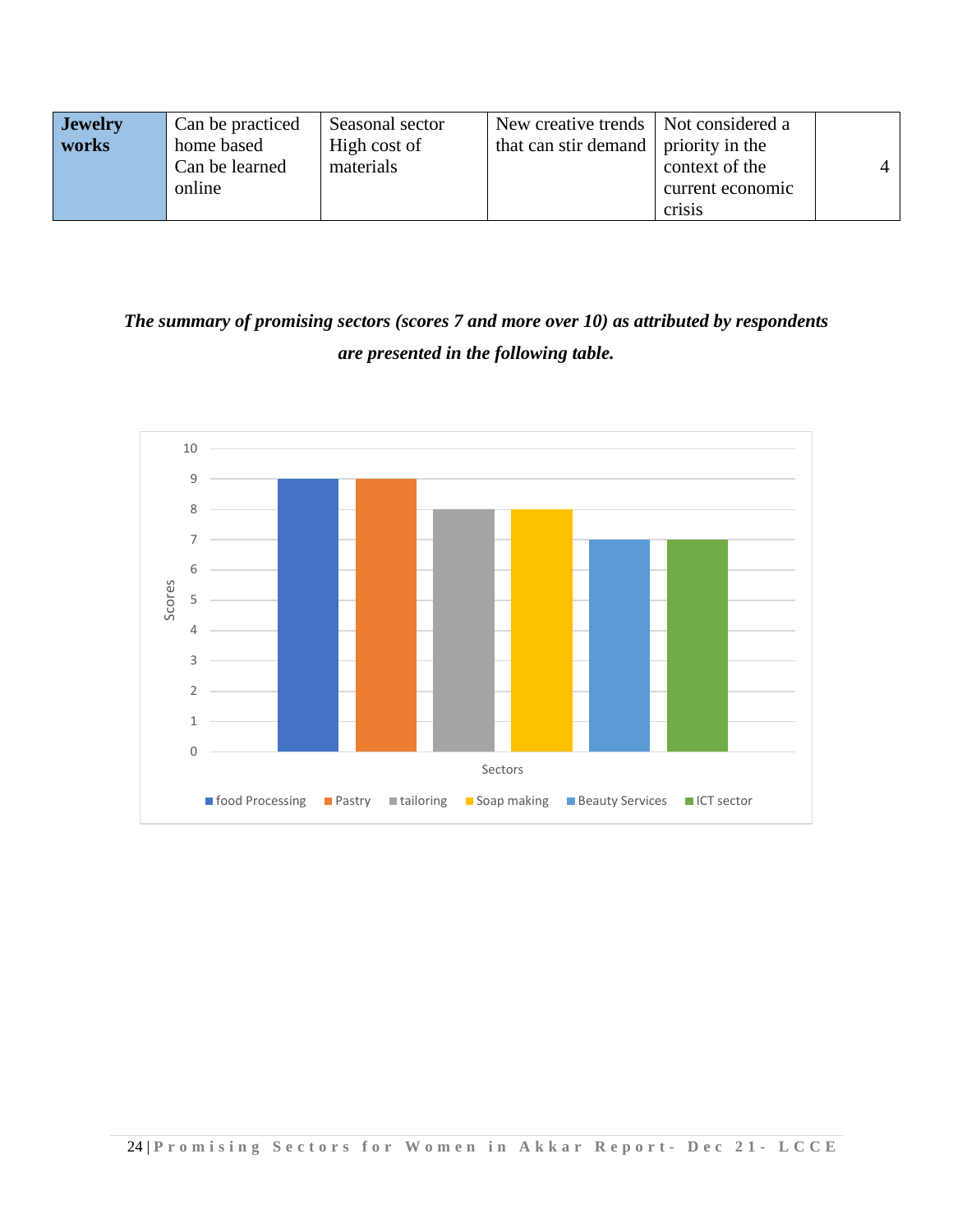# **iii. Selection of interviewees Key statements**

# **Dr Khaled Al-Omary – Laboratory Manager – Chamber of Commerce, Industry, and Agriculture of Tripoli and North Lebanon**

''One of the most promising sectors in Akkar are those relying on the local agriculture wealth such as food processing, dairy products, distilled rosewater, essential oils (mainly oregano and lavender), soap making, tea and tisanes, honey-based products, and other agri-food products. These sectors benefit from the great agriculture diversity in Akkar. Thus, the raw materials are available, and processing them represent an opportunity to substitute imported goods''.

'' In the absence of the governmental institutions and municipalities' support, it was necessary to collaborate more with the local and international NGOs that are playing a dynamic tole in the entrepreneurship ecosystem''.

''The Chamber of Commerce and Industry in Tripoli is equipped with facilities and materials that support entrepreneurs to make prototypes and test the quality of their products. Thus, it works also as incubator for promising projects. The chamber of commerce is also equipped with a laboratory to test the quality of diverse foods and processed products. Obtaining test results within international quality standards is key for entrepreneurs who wish to export their products''.

''Unfortunately, there is no branch for the chamber of commerce in Akkar. Akkari entrepreneurs have to come to Tripoli in order to benefit from these diverse services. Thus, there is a need to decentralize services in order to enable entrepreneurs to use technology and advanced equipment to improve the quality of their products and to ensure sustainability of their businesses''.

# **Rita Rashed: Associate program officer / UNHCR**

'' women refugees are facing an additional challenge which is the rejection of women empowerment trainings by the family or spouse''

''NGOs are making lot of efforts to spread awareness sessions and trainings tackling the women's rights in the participation in economic and social life. These organizations are encouraging girls/women in order to achieve their education and helping them in their future career plans''.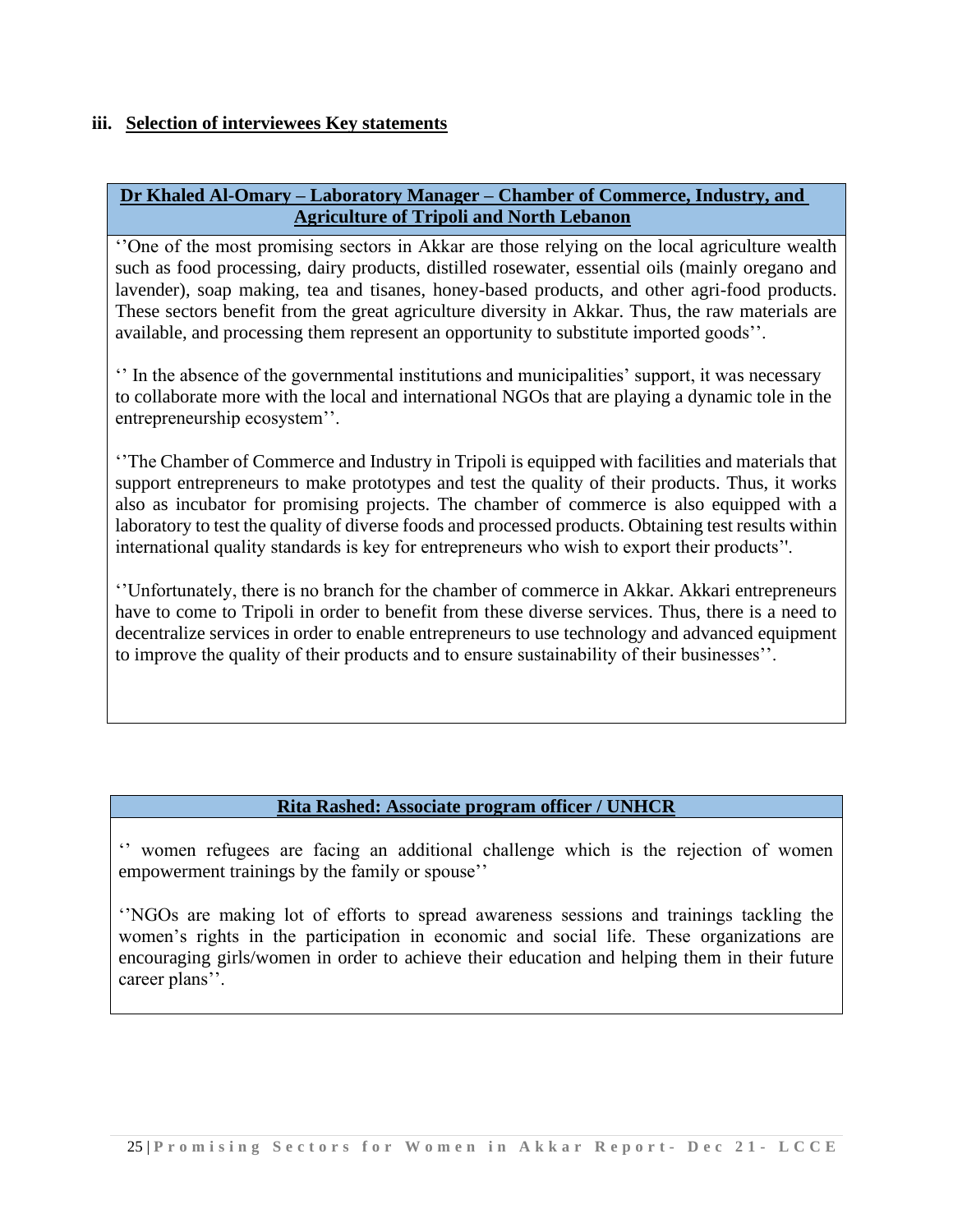# **Jean Al-Sheikh – Director of Al-Najda association in Akkar**

''The municipalities and governmental institutions' roles are absent in supporting the women. NGOs and local or international associations are the most dynamic players to promote women rights and women entrepreneurship''.

''The municipalities should be more proactive in order to work with different stakeholders and NGOs to protect women's rights and achieve the needed gender equality. Akkar is still considered one of the most marginalized regions in the country''.

# **Saly Jdid - Skills Training Officer – IRC /wadi Khaled**

'' The current economic crisis, along with the inflation and rise in Dollar rate comparing to the Lira, the lack in funding and business support services, are factors that strongly affect the establishment and sustainability of any new business project.

'' In Akkar, families and spouses still put strong constraints on women autonomy especially refugees' women. The patriarchal culture is still dominant most of the Akkari regions.

# **Nicole Al-Nahry - Program Officer/Akkar Network for Development/Halba**

'' Funding is considered a main obstacle that small businesses are facing''.

'' Raw materials' prices for many business activities are constantly increasing which affects the sales flow''.

''It is important to build a society culture that believes in women capacity to succeed in all sectors, and to stop considering that there are specific sectors that are suitable based on the gender''.

'' Both funding and capacity building are crucial to develop entrepreneurial startups led by women in Akkar''.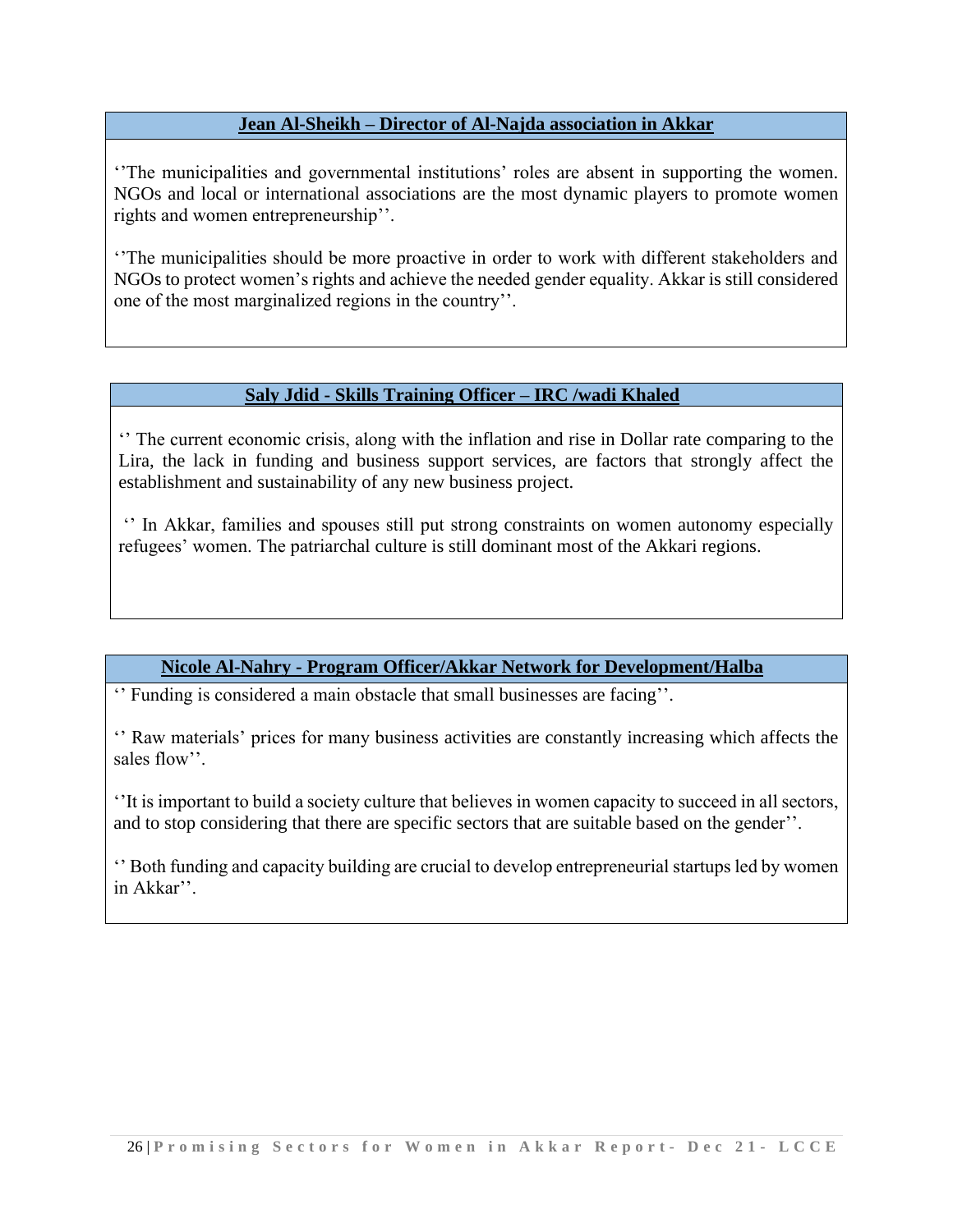# **Lara El-Sheikh - Social Activities Team Leader /Concern Worldwide**

'' The soap making sector is currently one of the most demanded sectors especially during the covid-19 pandemic. There is an increased awareness about the importance to prevent the spread of the virus by sanitizing and respecting the hygiene rules. Moreover, the needed raw materials such as olive oil are widely available in the region. Not to mention that Akkari residents prefer natural and organic products over the industrial ones''.

''The current economic crisis has one unique positive outcome: women are encouraged by their families to start revenues generating activities in order support the family in ensuring the basic needs. One income is no longer enough for a family in these circumstances. This has led the women to unite efforts with their spouses and to cooperate in order to improve their financial situation''.

# **Alaa Kanjo - Senior Livelihood Officer /IRC/Wadi Khaled**

''The NGOs programs are working currently on building strategies to integrating Lebanese and Syrian people into their livelihood programming for many reasons: the Lebanese citizens are becoming increasingly vulnerable and they need support and funding just like the Syrian refugees. In addition to the fact that diversity and inclusion in programming will lead to a decrease in the tension between Lebanese and Syrian refugees and contribute to better accept of the others and to build social cohesion''.

# **Najla Iskandar – Member of Environmental Association of Kobayat (and former municipality member in Cheikh Mhammad)**

''There is a lack in providing Akkari women with technical trainings that help them acquire a specific skill or craft that enable them to establish their own business.

''The Lebanese expatriates have the biggest role in financing and helping their relatives as the majority of the businesses and projects are currently based on external monetary funding due to the unstable Dollar rate''.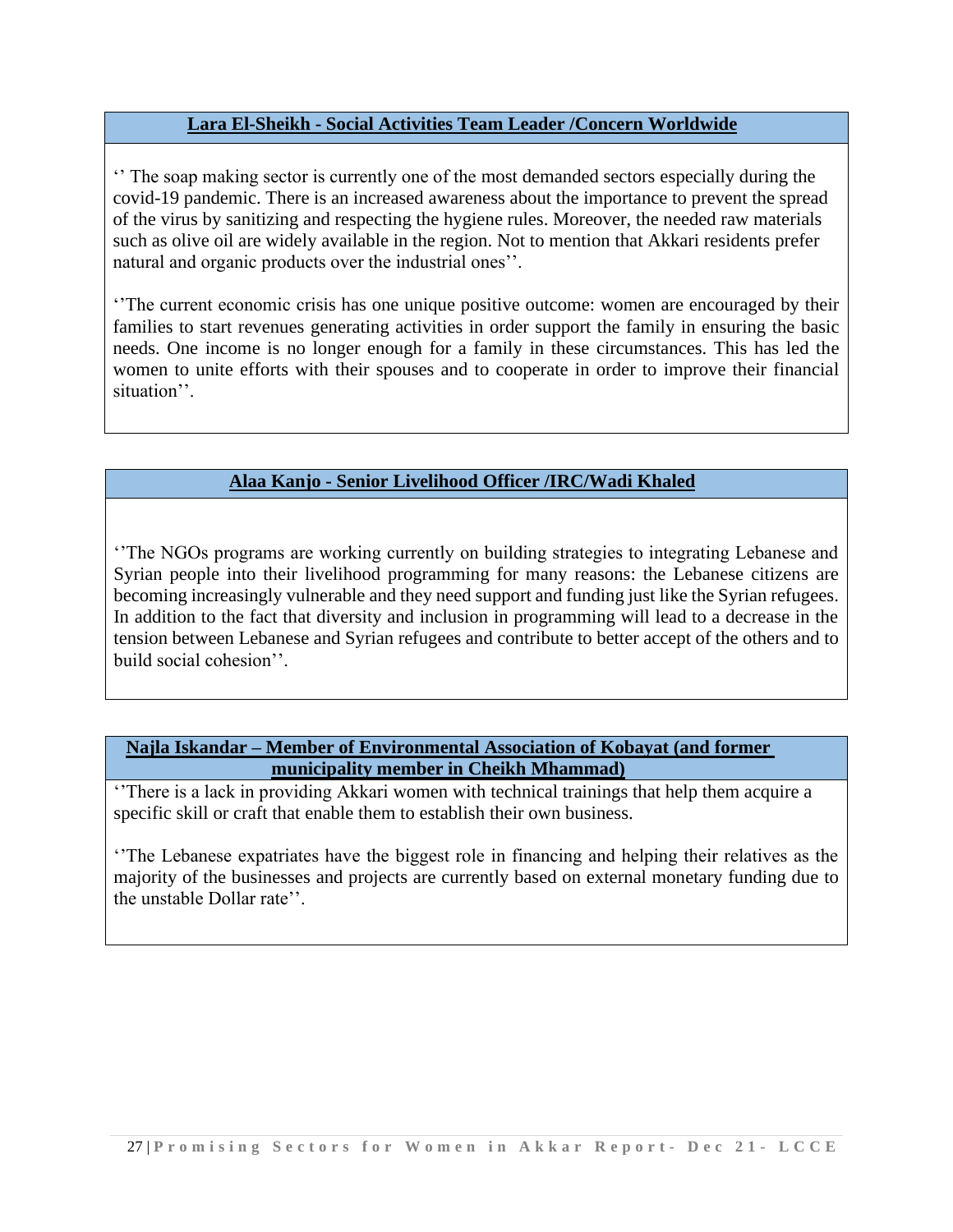# **Marie Mansour – Member of Caritas Akkar**

''The role of municipalities and cooperatives must be more implemented and dynamic. There is a need that local actors cooperate with private organizations in order to hold different exhibitions (permanent or occasional) in Akkar to encourage women on displaying and selling their products. In addition to these exhibitions, marketing and advertisings campaigns should be developed to promote the products and to be published on the NGOs and municipalities' social media accounts''.

## **Justine Abi Saad - Program Adviser, Peace Building Conflicts Transformation /GIZ/Tripoli**

''The most promising sectors for women in Akkar currently are those linked to the basic needs of life. In fact, in the light of the economic crisis, all of the sectors and services that do not respond to basic needs have lost their potential markets. The Akkari citizen nowadays is only trying to find a way to sustain himself for a living, not more''.

''Inequality is one of the most important obstacles that are facing Akkari women. There are discriminations against women at different levels: family, school, and work. The society still considers that some jobs are for men and some others are for women. This stereotype deeply affects women's self-confidence''.

''Women can excel in many fields. They need in fact to be self-reliant. Here comes the importance of organizations that are working on providing capacity building and workshops to empower these women on developing hard and soft skills such as persistence, ambition, self-confidence and proper strategic planning in order to launch a successful and sustainable business project''.

# **Doaa Alsayed – Director of WomenAassociation in Halba**

''Technology has played recently an important role in everyone's life. Thus, there is an increased need for technical training on computers hardware and software skills''.

''Women entrepreneurs are facing many challenges: the lack of funding materials shortage, banks closures, in addition to the bad quality of infrastructure (internet, roads, electricity) which hinder any entrepreneurial project".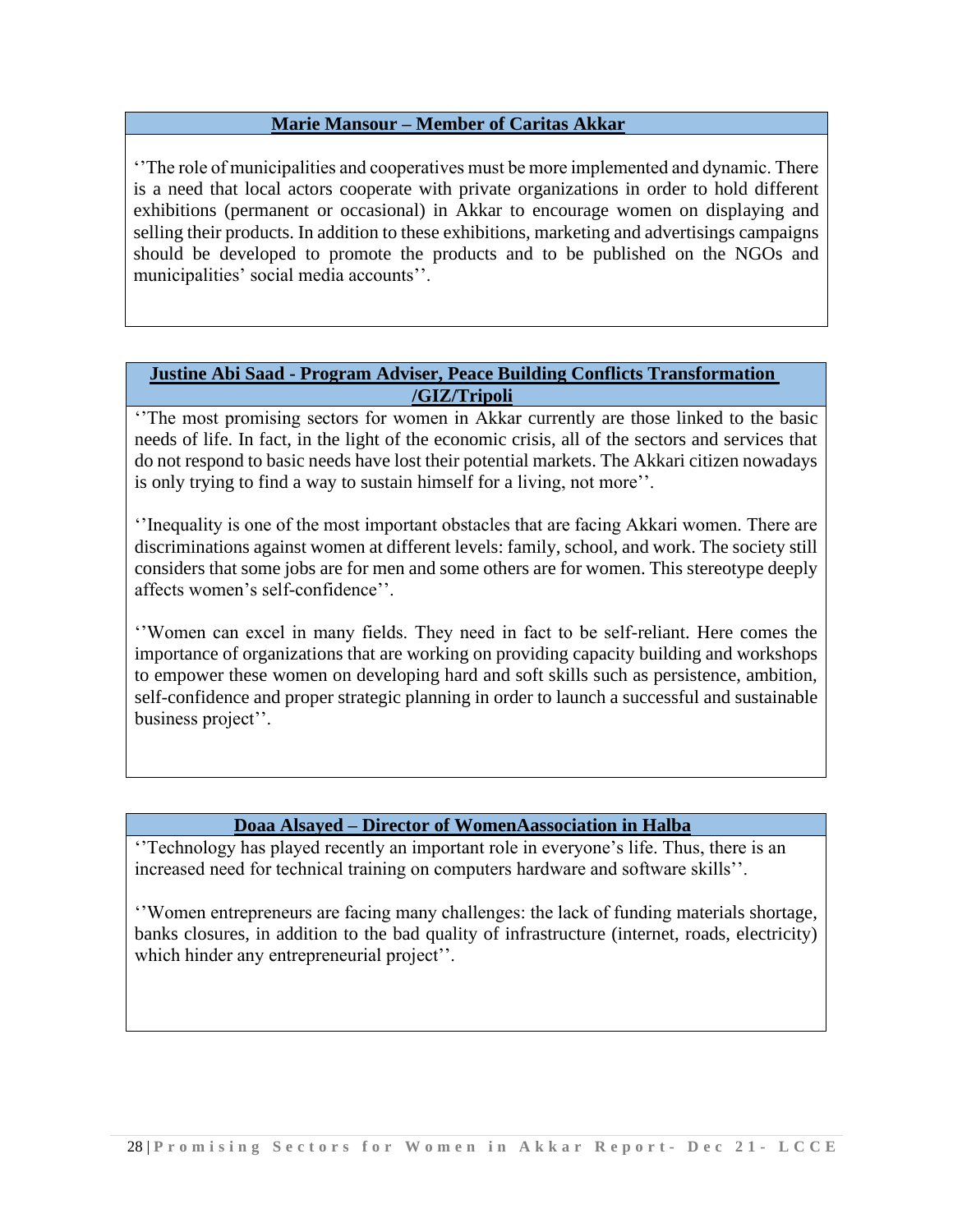# **Rana Rached – Local Peace Building Coordinator UNDP/North of Lebanon**

''The municipalities and governmental institutions' roles are absent in supporting the women. The main source of support for women entrepreneurship are NGOs and local or international associations''.

''Underestimating women's role in the society and reducing their roles to household duties prevent women from progressing and achieving career and business successes. For this reason, capacity building trainings and workshops should be provided, in addition to supporting and encouraging women to obtain self confidence in order to progress''.

# **Hala Nadour – Owner of Supermarket in Zawarib Akkar**

'' women have double responsibilities as she is supposed also to take care of her family and household duties''.

''Women who develop their capacities to start their own businesses will gain confidence in their abilities to make change on family and community levels. Women's participation in social and economic life will help them to achieve success, and to become more resilient in the context of the current economic situation''.

# **Francois Francis – Director of the Vocational Institute in Kobayat Akkar**

'' Nursing, and laboratory have big market demand. Each hospital recruits large numbers of nurses each year''.

''internship and training make are an important stage following the technical knowledge. However, there was fewer opportunities for training recently as a consequence of the covid-19 epidemics restrictions''.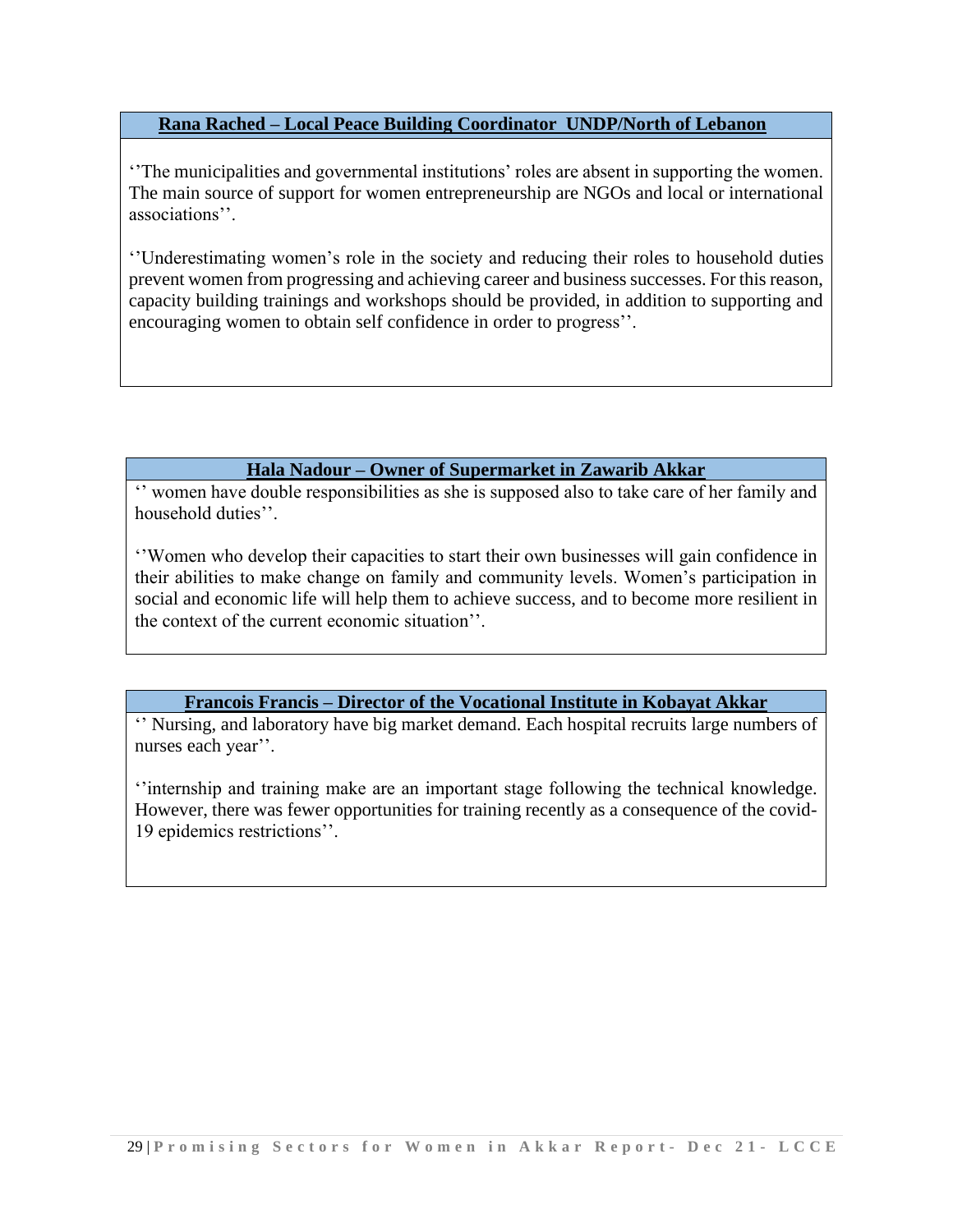# **Fawaz Hamidi – Predisent BIAT Incubator - Tripoli**

'The focus should be done to encourage local production and respond to local market demand as there is a need to substitute the imported goods which become very expensive. Micro-entrepreneurs should think ''local market' 'first, before thinking of exporting goods''.

''Creative industries and ICT sectors are promising for women entrepreneurship''

''BIAT satellite office in Akkar closed during the COVID19 pandemic. BIAT services in the north are delivered nowadays by BIAT Tripoli center.''

# **Maria Abdalla– President of Women Association Kobayat**

'' There is a diversity in the agriculture crops in Akkar such as cereals, vegetables, fruits, olive. This presents a great opportunity for local supplies to develop diverse agro-food businesses''.

''There is a need for awareness raising campaigns and programs to promote the importance of women active participation in economic and social life in their communitites in Akkar''.

# **Alya Chaabane – Director of social affairs center in Halba (within the ministry of social affairs)**

''The ministry of social affairs works on women empowerment through partnership with NGOs in the region''.

'' It is important to build the capacities of women on how to conduct feasibility studies prior to launching their businesses''.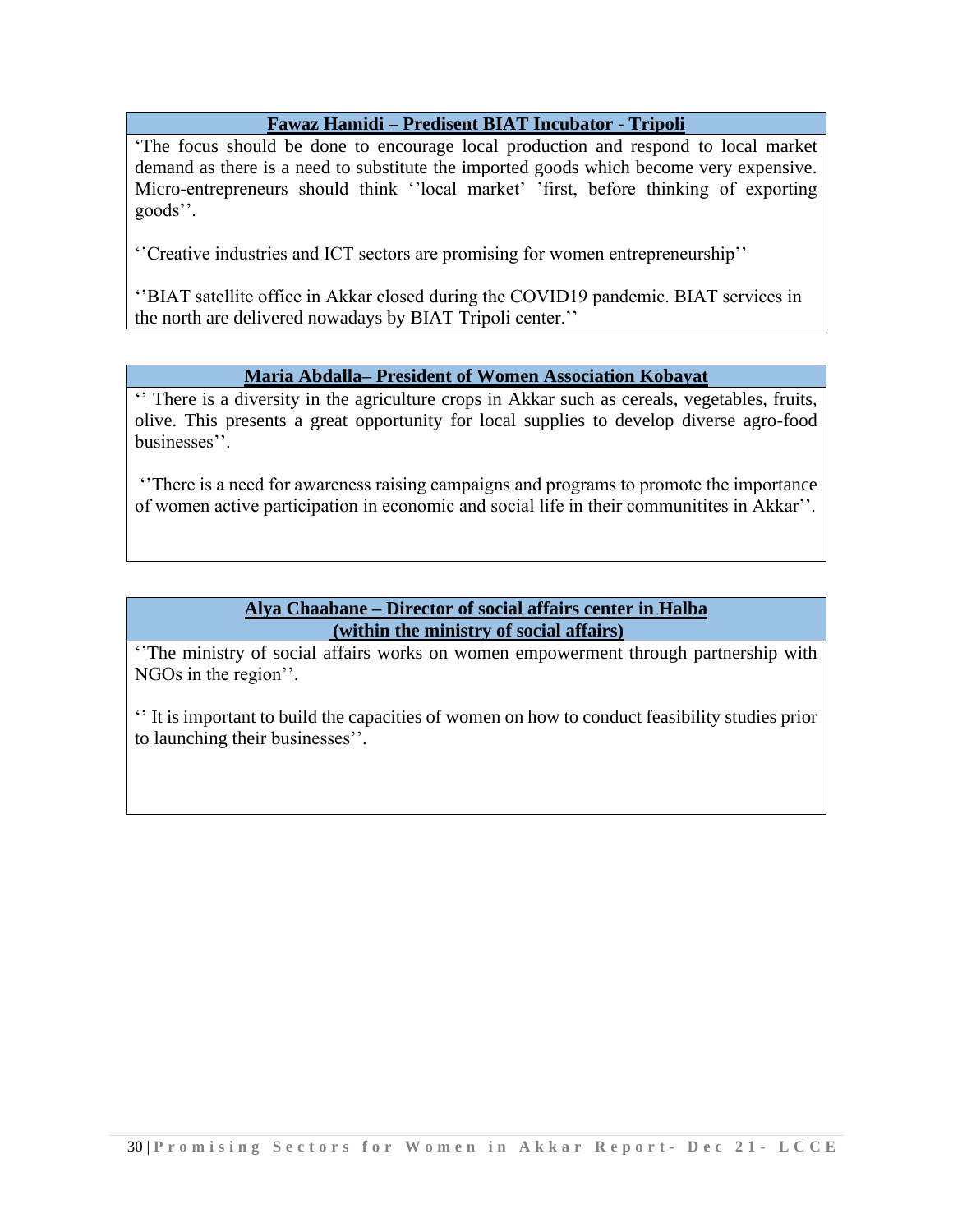**Jamile Daher – Director of local women association ''Kouni Anti''**

'' Depression is increasing among women in the communities. There should be development plan to empower women on different levels and most importantly financial support to overcome this crisis''

**Bassem Isaac – Financial Manager- Agriculture cooperative in Chadra**

''Cooperatives try to play a role in providing local agri-food and agriculture services at low prices to communities' residents. However, there is a lack of support from municipalities and government. Cooperatives rely mainly on individual support initiatives and non-governmental organizations empowerment programs''.

# **Laurette Daher – Member of municipality of Kobayat**

'' The municipalities lack funding; the municipalities are relying on NGOs for development project; the municipalities contribute by providing location for NGOs to conduct their programs''.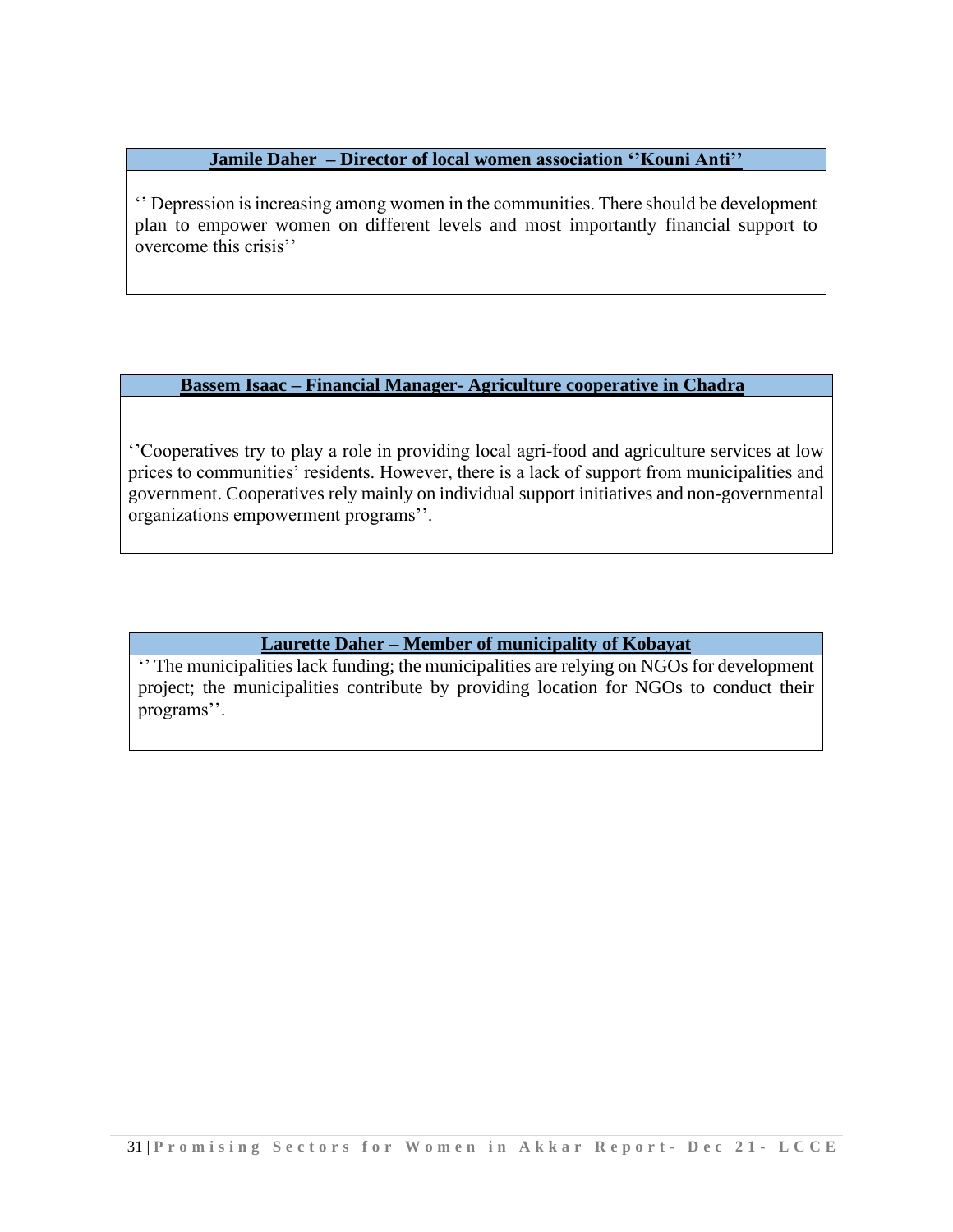# **8. Recommendations**

#### **a- Priority sectors for women entrepreneurship in the context of current crisis:**

The analysis of the findings of the in-depth interviews show that the sectors that appear to be the most promising for rapid income generation for women entrepreneurs in Akkar in the context of the current crisis are: Food processing; Cloth works/tailoring; soap making as well as the ICT sector and the Beauty services sector.

Here is a summary of characteristics of each of these sectors:

## **Potential sectors (scores between 7 and 10):**

**Food processing and agri-food sector** appears to be one of the most promising sectors for micro-entrepreneurship in Akkar. Currently there is an important opportunity to produce and promote processed foods and introduce new local competitive brands in the market. The economic crisis and the high prices of imported goods increase the competitiveness of local brands that can sell at lower prices. Akkar lands present sufficient resources for entrepreneurs in terms of ingredients for food processing (olive oil, vegetables, fruits, cereals, herbs…), and a rich livestock production to supply with milk for processing.

Women training on food processing should give special importance for food quality aspects and the use of scientific techniques for food processing, as well as giving importance to labeling and mentioning ingredients. The marketing channels are diverse and accessible for women working from their homes without the need of big investments. The marketing channels include: Direct to consumer marketing, B2B marketing to food stores, and social media promotion.

Vocational training modalities in this sector can be done online. It will be a plus to include a visit to a factory equipped with advanced tools, during the training.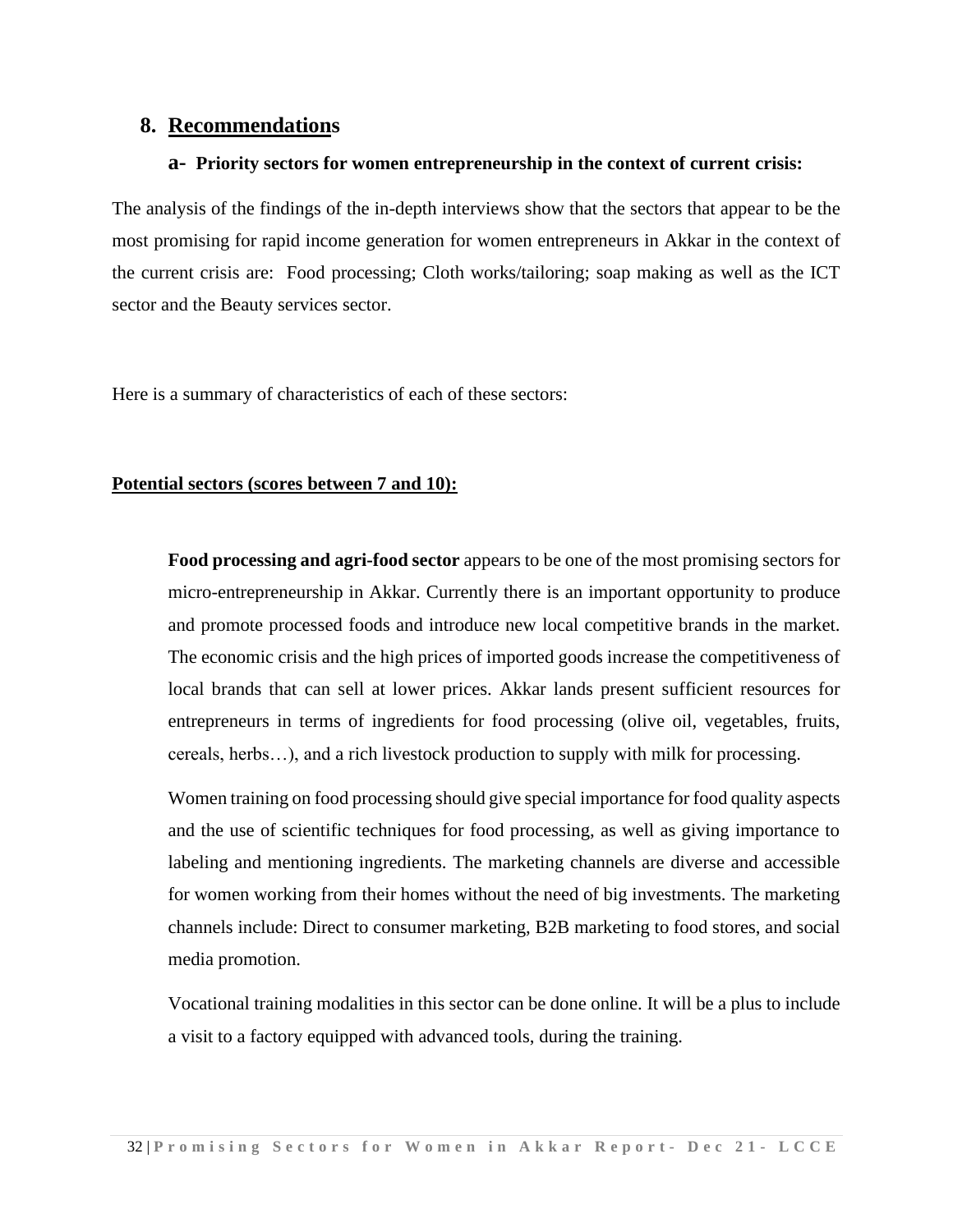## **Cloth works and tailoring**

As imported cloth become very expensive, there is a growing trend to up-cycle old cloth and give them a second life.

The marketing channels are mainly through direct sales to customers, and digital media promotion.

The characteristic of this sector is that can be easily implemented form home; does not necessitate a big investment rather that owing a sewing machine and some accessories.

Vocational training modalities in this sector can be done online. It will be a plus to include a visit to tailoring factory for more advanced techniques.

#### **Soap making**

The covid-19 epidemic contributed to an increase awareness in hygiene in the society. Soap businesses benefited from this trend with a growing demand on hygiene products. In Akkar the supplies of olive oil are available, and despite that the olive prices increased, there is still demand on natural soaps in the market.

The characteristic of this sector that is can be easily implemented form home; does not necessitate a big investment.

Special precautions should be taken when dealing with the caustic product. Vocational training modalities in this sector can be done online.

#### **Beauty services sector**

Lebanese women pay special attention for her looks and beauty. Despite the economic crisis, the beauty sector tries to resist. Despite the fact that there is growing number or women who work in the beauty sector in Akkar, there is still a demand on beauty services.

The marketing channels are direct service to the customers (at the entrepreneur's home or at the customer home).

The characteristics of the job are: it can be easily performed from home with a relatively small budget.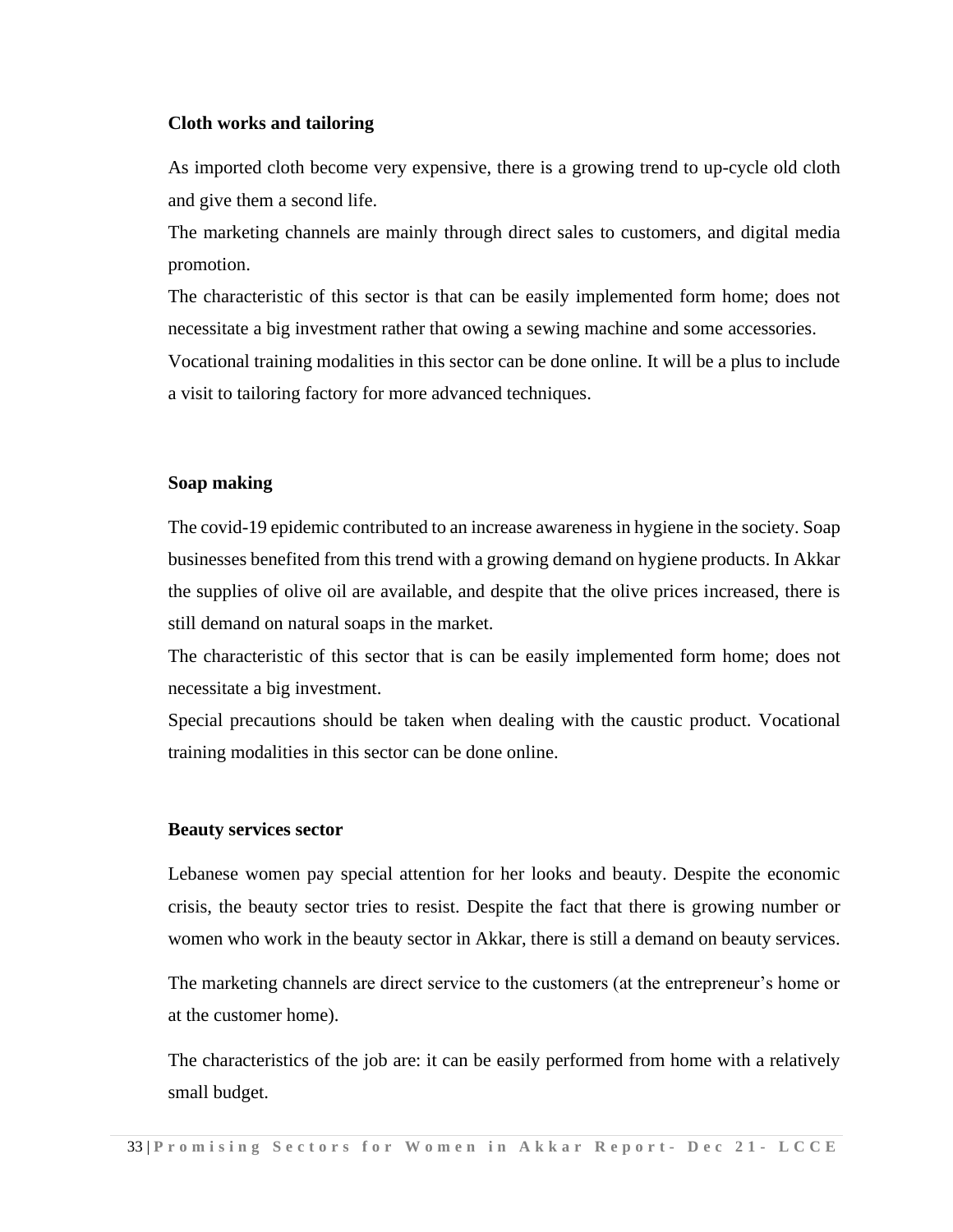Vocational training modalities in this sector can be done online. It will be a plus to include a visit to a beauty salon for more sophisticated techniques.

#### **ICT sector**

The ICT field is also a promising sector for women entrepreneurship. Computer maintenance, or software expertise such as apps and websites development represent interesting sectors for women economic empowerment. Software development in Lebanon remains competitive with lower prices and fees in comparison to many other countries, which creates a potential of growth for contracting services. However, the fluctuating internet quality services in Lebanon and the electricity cuts represent main challenges in this field.

The starting investment in this field requires the possession of a personal computer at minimum.

To note that vocational training in this field necessitate longer curriculum and a considerable time for practice.

#### **Remark**

#### **Eco-tourism sector**

Even though eco-tourism was not rated as a potential sector in the short run (as its not considered a necessity, in the context of the current crisis), this sector represents high potential in the long term.

Both the economic crisis and the covid-19 epidemics will encourage people to replace traveling plans in local tourism which has flourished in the last two years (until the drastic increase in fuel prices which affected long distance transportations).

Akkar has very beautiful landscape and has a high potential for eco-tourism activities including organizing hiking trips, and equipping eco-friendly houses or bungalows to receive guests to stay overnight and/or delivering catering services.

One main concern for this business: the uncertainty of the demand, as the main transportation means for passengers in Lebanon is to take their own cars due to the lack of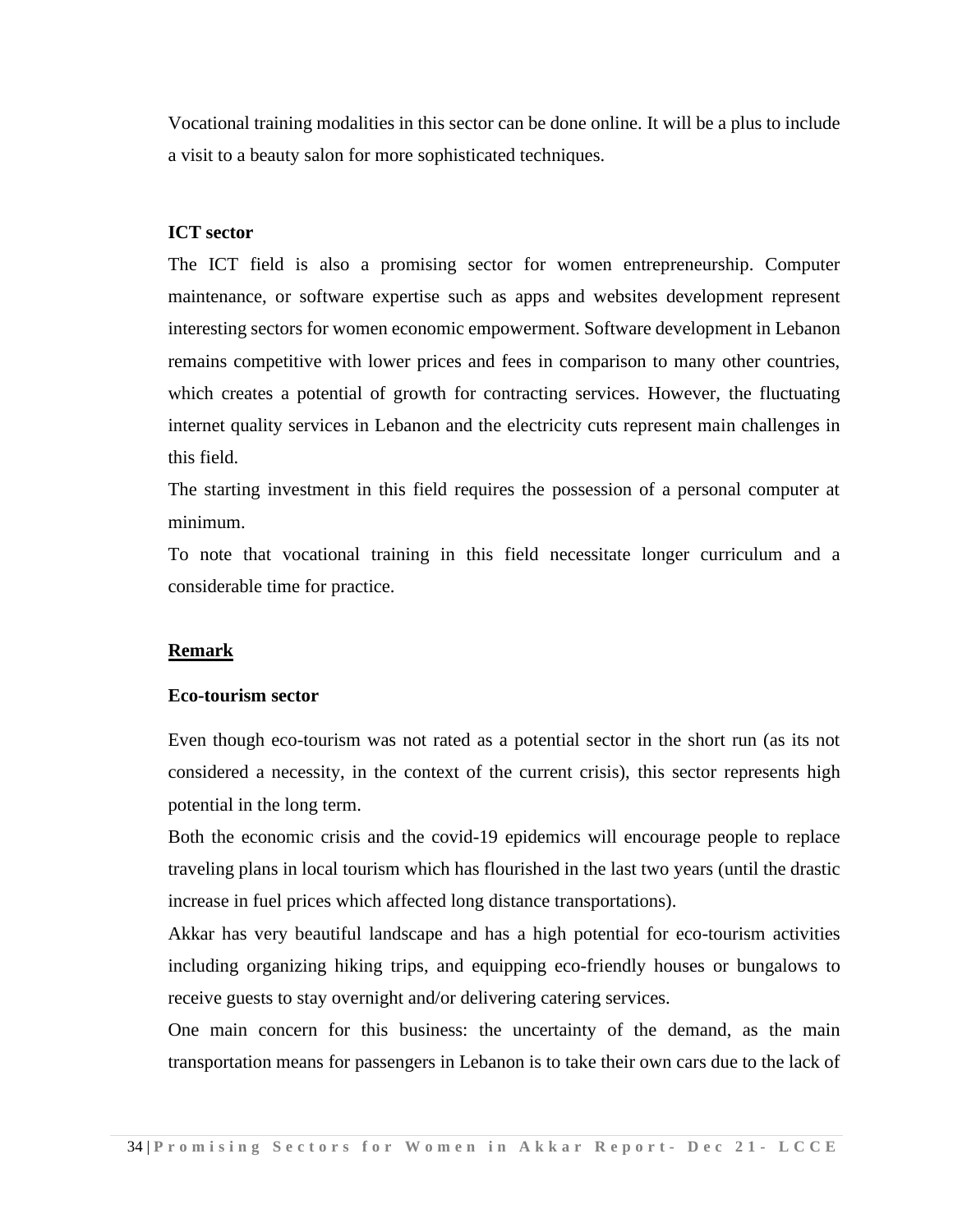effective transportation system in Lebanon; and this is becoming expensive due to the drastic increase in gasoil prices in 2021.

The characteristic of this sector that is can be easily implemented form home; does not necessitate a big investment. Also, this sector is emerging and not saturated yet.

Vocational training modalities in this sector can be done online. It will be a plus to include visits to local landmarks.

# **Other promising sector (not included in the interview rating as potential microentrepreneurship sector as it necessitates higher starting investment)**

Renewable energy field is emerging in Lebanon. the recurrent problems in electricity in Lebanon and the high prices of fuel led to an increase in the demand on alternatives and mainly solar energy system. Some organizations are giving particular importance on training women in this field with the objective to start occupying customer service or even technician positions in the emerging industry (despite the fact that this field of work was usually predominantly occupied by men). Encouraging women to work in the renewable energy sector can help also to change the stereotypes linked to women economic roles in society. Even though this sector can be promising for women entrepreneurs to launch businesses in this non-traditional sector, the micro-business in solar energy systems necessitates an access to a considerable amount of capital to buy materials and associations with several entrepreneurs.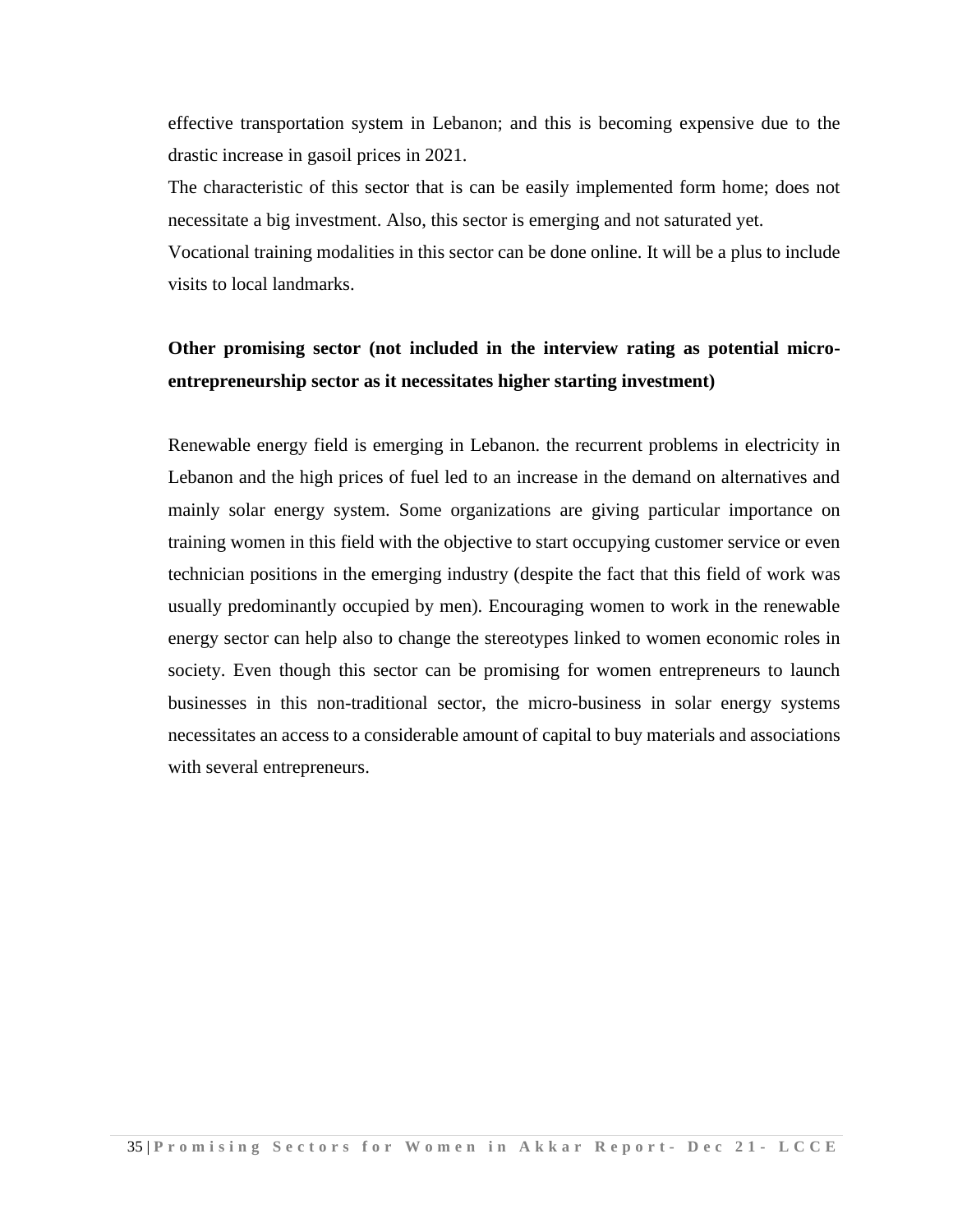#### **b- General Recommendations**

#### **i. Digital capacity Building**

The findings of desk research and the interviews highlight the importance of digital skills building as a key element in women economic empowerment. As social media plays a strategic role in product promotion and access to market, empowering women with necessary digital marketing strategy and tactics is vital to their success. Special importance should be given on how to build a digital brand identity and to learn how to use different free tools that help in a successful digital marketing strategy. Combining vocational skills with digital marketing skills is key in women economic empowerment.

#### **ii. Business capacity building**

The research highlighted the importance of providing basics of business management in order to equip the women with the necessary skills to apply good management practices to their businesses. Enterprises cannot succeed without applying the good management practices: stock management, purchasing, costing, marketing and financial management. The best practice is to combining vocational skill with business skills

#### **iii. Business support services and networking**

Women in Akkar lack the access to business development services. Most incubators in Lebanon are based in urban settings; and the main players in women economic empowerments are NGOs and some micro-credits organizations. Developing more gender sensitive business development services are very important to accompany the women entrepreneurs in their journey.

Studies showed that women who receive coaching have higher chance to succeed tin their businesses. Also access to finance becomes very complicated with the current economic crisis and the absence of loans from the banks. In this context, women empowerment programs play an important role in proving women access to seed grants, and to provide adequate mentoring and coaching services and linkages with different stakeholders of the entrepreneurship ecosystem.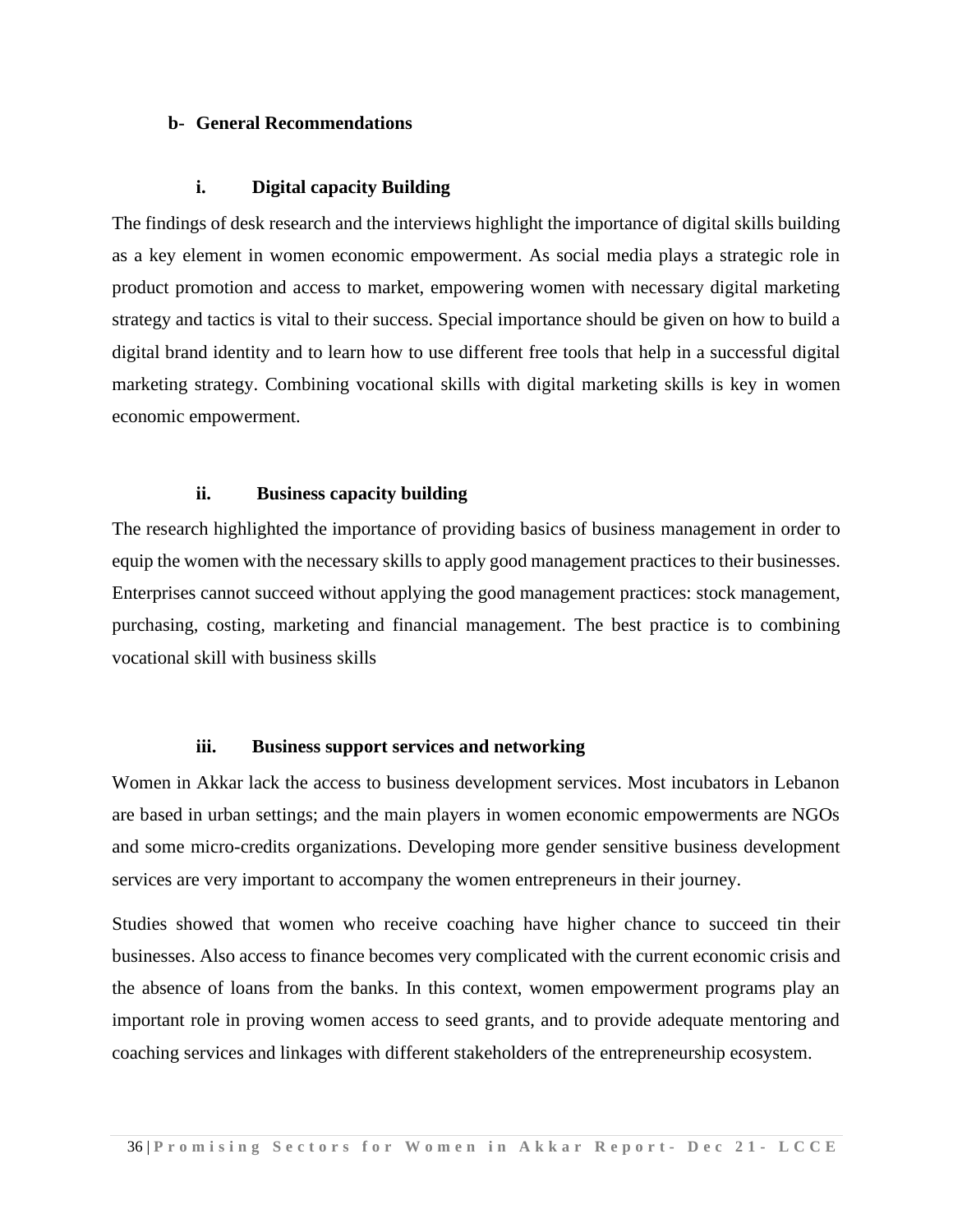## **iv. Empowerment of women cooperatives**

The findings of the interviews highlighted a big lack of women cooperatives roles in the entrepreneurship ecosystem in Akkar. While women cooperatives play a very important role in rural economy around the world, there is a lot to be done to strengthen women cooperatives roles and educate and train communities on cooperative roles and good governance and how this can help rural economy to grow.

Besides women cooperatives can represent an important opportunity for women to access to funds, as many international donors are willing to provide support. Thus, training on women cooperatives foundation and management while at the same time building capacities on the good and transparent cooperative governance should be made a priority for development actors.

## **v. Awareness raising**

According to Lebanese law, women and men equally enjoy civil and political rights and assume obligations and public duties without any distinction among them

Despite these conventions, women economic participation is facing obstacles due to lack of implementation of these ratified conventions.

Moreover, the Personal Status Law governing inheritance, marriage, divorce, and child custody it represents an obvious sign of discrimination against women.

One of the findings is that there could be a growing trend to promote women socio-economic participation in Akkar. The economic crisis has somehow a reverse effect on encouraging women to work as to support households to cover the growing financial expenses. This could present an opportunity to double on the effort to advocate for women equal rights and to promote women entrepreneurship and leadership.

There is a high rate of smartphones use and social media whatsapp access among Akkari young women. Thus, social media campaigning and advocacy for women rights are promising channels that should be more explored. Using an inclusive strategy that involves the male counterparts and families for more social acceptance will help lead to a more sustained progress and social change.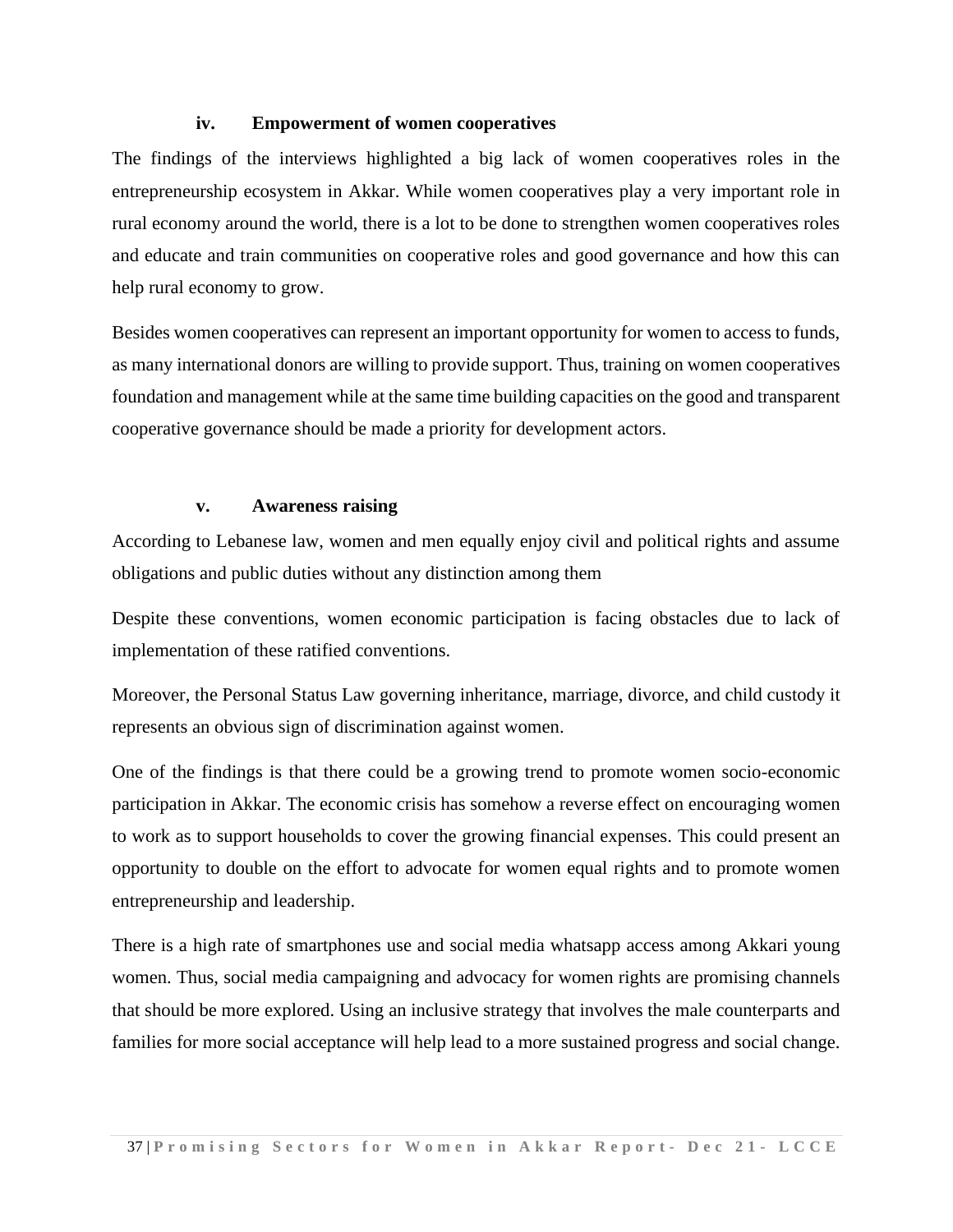# **9. Conclusion**

Promising sectors for women entrepreneurship in Akkar are identified according to the local context, and the current economic crisis that has drastically affected the supply and demand dynamics.

When considering the domestic market demand and the local supplies, the opportunities in the short to medium terms are mainly related to agro-food sector as a very promising sector for women economic empowerment in Akkar, especially in the presence of local resources such as the land and the crops from the supply side. The demand side for new brands of processed foods with competitive prices is also increasing in the context of huge increase of prices for imported products. Other sectors remain attractive in the short and medium term with acceptable demand, such as the cloth works, beauty sector, soap making, and ICT sectors like web and app development.

Some emerging sectors present high potential for women entrepreneurship in Akkar such as the renewable energy sector, and the eco-tourism in the long run. Engaging women in these sectors will help to change the stereotype of women roles.

The development of capacity building programs for women economic empowerment should include digital and entrepreneurship skills building. It should also emphasize on coaching and business support and promote awareness rising to overcome the socioeconomic barriers.

Women economic empowerment in Akkar is a long process that should be based on an overall strategy that ensure the contribution of the different development stakeholders. There is a need for more gender sensitive business development services, and more active roles from municipalities and re-activation of the role of women cooperatives. Not to mention, the importance of advocacy and awareness campaigns to promote women socioeconomic participation, the implementation of the ratified conventions regarding women rights, and development of actions to ensure the endorsement of men and families in order to make social progress in Akkari communities and ultimately lead to equal rights.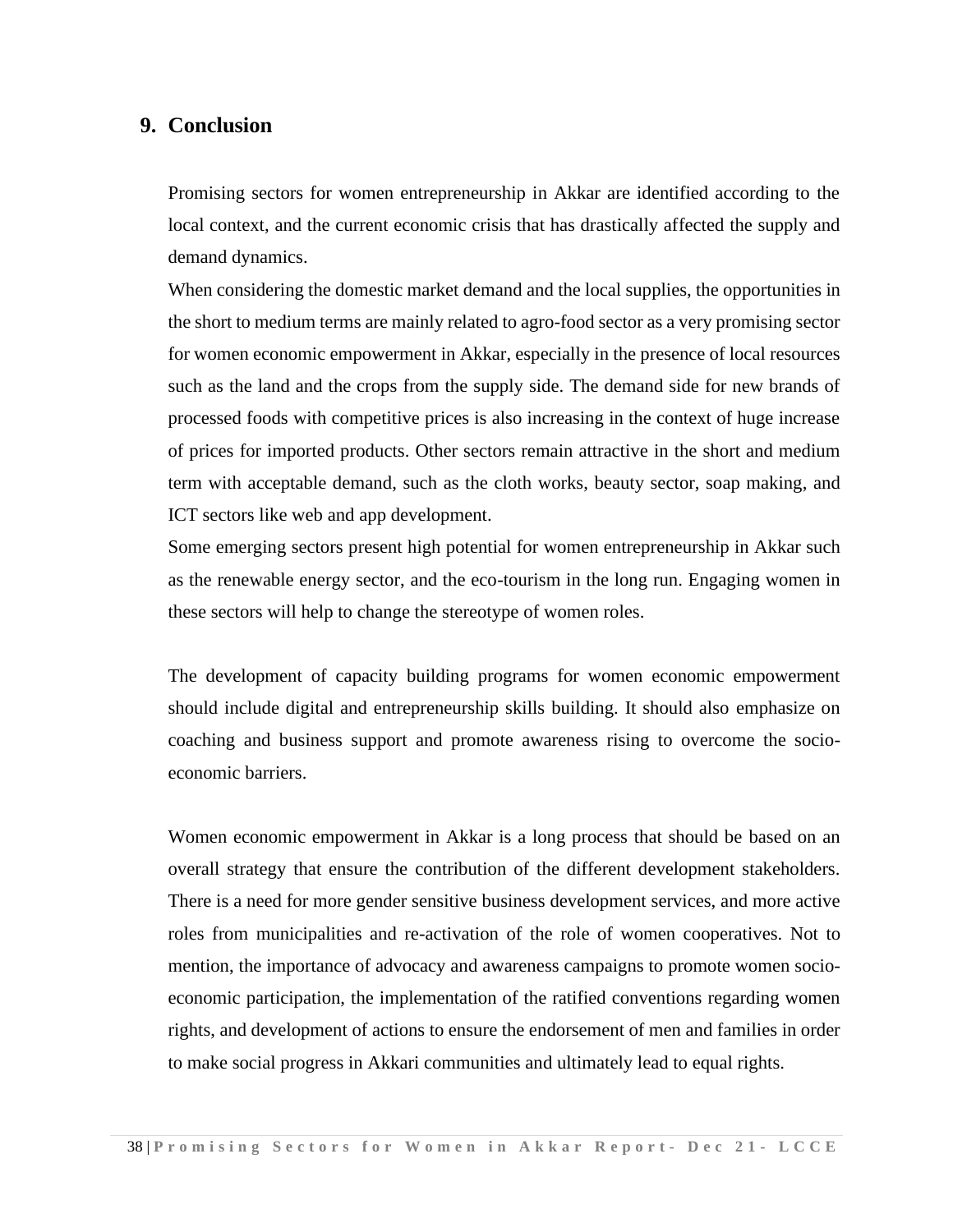# **10.Annex**

# **a- Questionnaire for Key Informant Interviews**

- **1-** What in your opinion are the most promising sectors for women entrepreneurship in Akkar.
- **2-** What are the obstacles and barriers that the small businesses face in Akkar?
- **3-** Rate the following sectors (score over 10) taking in consideration the characteristics listed in the table below:

| Market need  <br>and demand | Ease of<br>starting<br>the project<br>with a<br>limited<br>capital | Competitive<br>value | Ease of<br>marketing<br>on Social<br>Media | Capacity<br>building<br>feasible in a<br>relatively<br>short period<br>of time | Availability<br>of supplies<br>and<br>materials in<br>Akkar |
|-----------------------------|--------------------------------------------------------------------|----------------------|--------------------------------------------|--------------------------------------------------------------------------------|-------------------------------------------------------------|
|-----------------------------|--------------------------------------------------------------------|----------------------|--------------------------------------------|--------------------------------------------------------------------------------|-------------------------------------------------------------|

| <b>Sector</b>                 | <b>Score</b> | <b>Comments</b> |
|-------------------------------|--------------|-----------------|
| Food processing               |              |                 |
| Pastry/                       |              |                 |
| cookies making                |              |                 |
| Dairy product processing      |              |                 |
| Cloth works and tailoring     |              |                 |
| Soap making                   |              |                 |
| <b>Beauty services</b>        |              |                 |
| ICT sector                    |              |                 |
| Candy Design                  |              |                 |
| Cloth handicraft              |              |                 |
| Handicraft (other than cloth) |              |                 |
| <b>Wool Knitting</b>          |              |                 |
| Embroidery                    |              |                 |
| <b>Professional Cleaning</b>  |              |                 |
| Eco-tourism                   |              |                 |
| Jewelry                       |              |                 |
| Other                         |              |                 |

- **4-** What are the opportunities that are available for women entrepreneurship in Akkar?
- **5-** What is are the social and cultural influences on women entrepreneurship?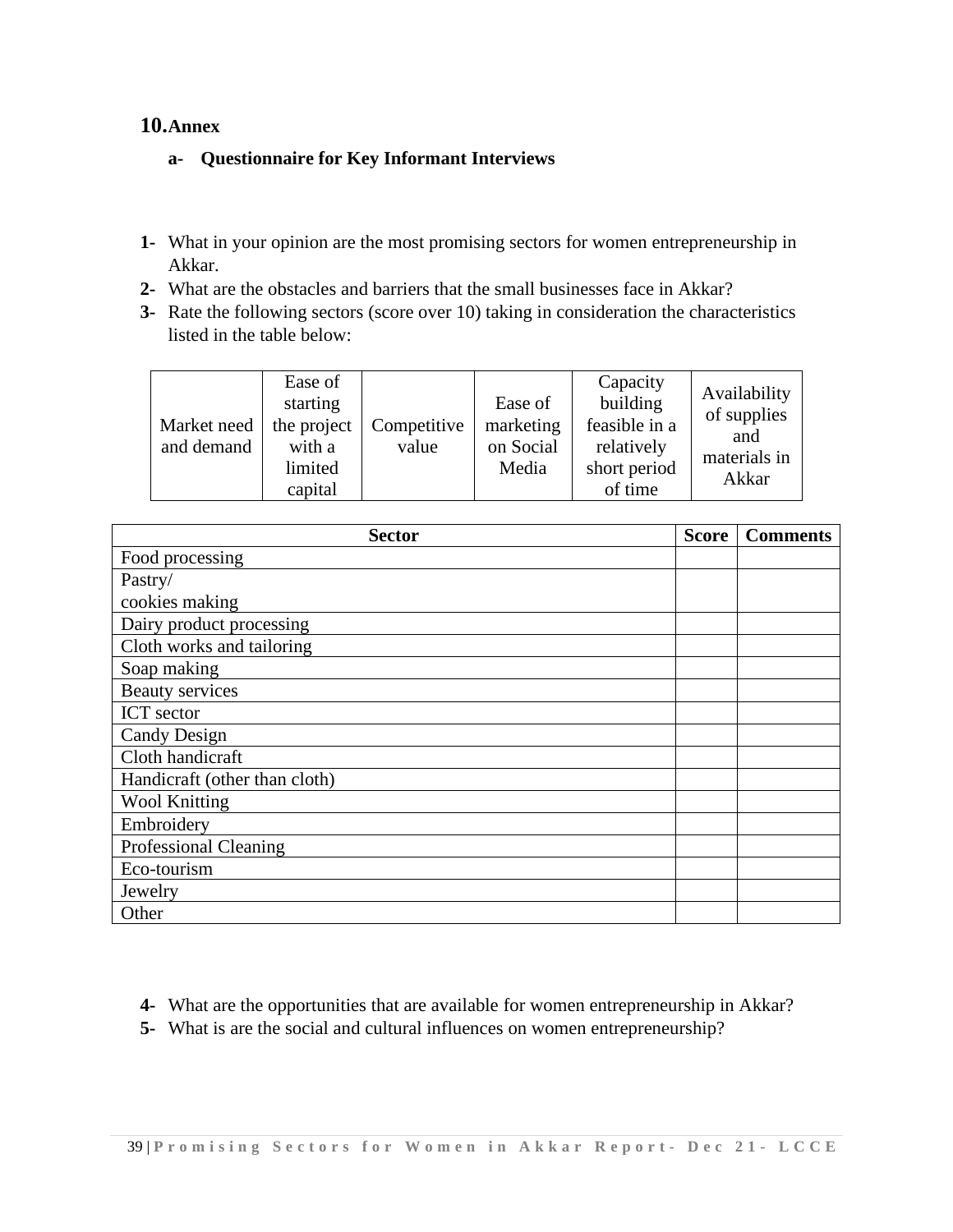- **6-** Rate the importance of each of the following learnings in entrepreneurship empowerment programs:
	- **a.** Technical & vocational training
	- **b.** Training on Business Management
	- **c.** Training on soft and life skills
	- **d.** Coaching and mentoring
	- **e.** Other
- **7-** How does Covid-19 Pandemic affect women entrepreneurship? And how to overcome the related obstacles?
- **8-** Who are the local actors that are working for women empowerment? And how do they promote women entrepreneurship and career building?
- **9-** Are there any national policies that support women entrepreneurship in Akkar? If yes, precise.
- **10-** How do you perceive inclusive training programs where Lebanese and refugees are enrolled together into vocational training in Akkar?
- **11-** Are there any specific challenges that women refugees face? And how to overcome these challenges?
- **12-** What are the opportunities to facilitate the transition from informal economy to the formal sector?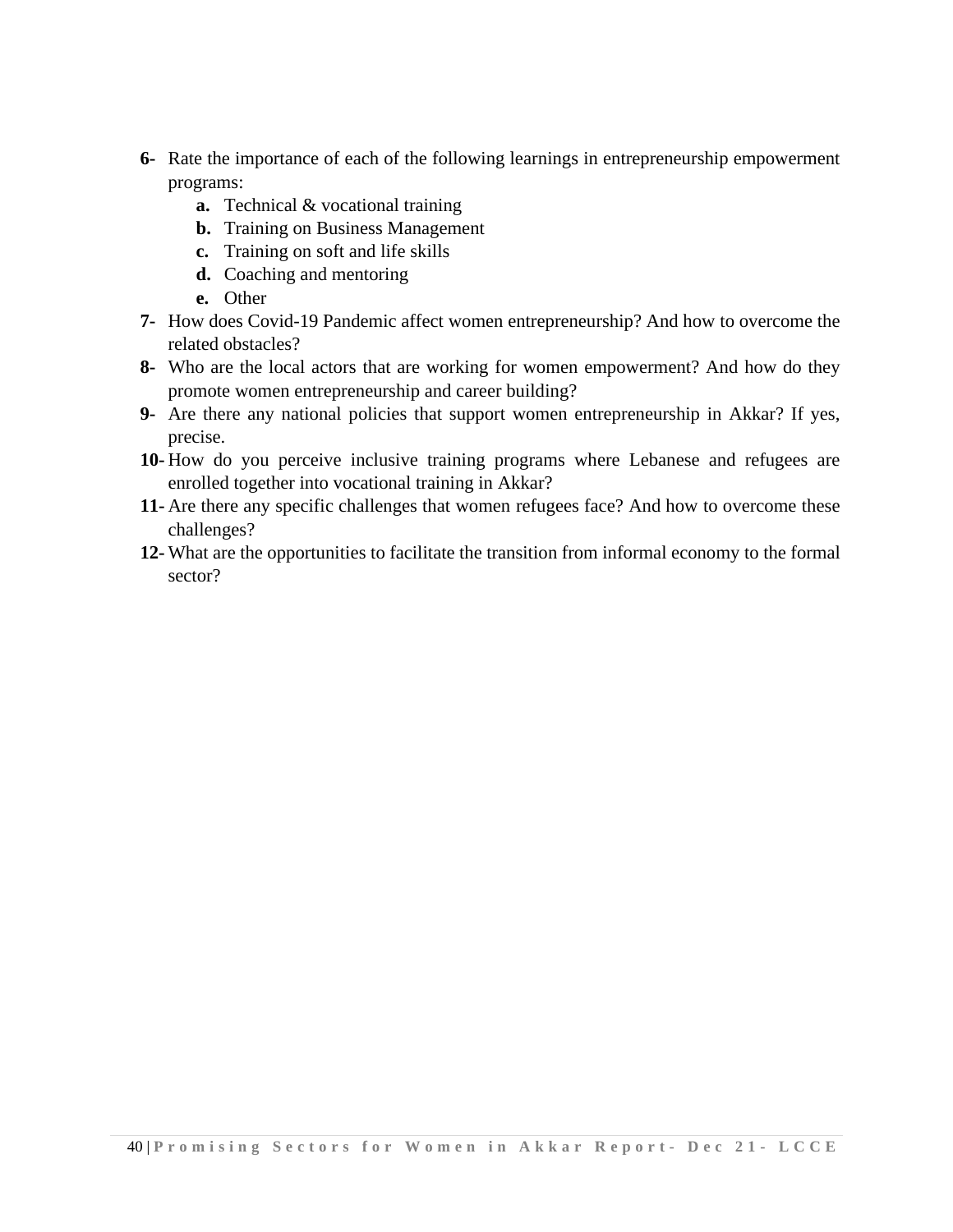# **b- Abbreviations**

| <b>NGO</b>       | Non-Governmental Organization                                                   |
|------------------|---------------------------------------------------------------------------------|
| <b>CSO</b>       | Civil Society Organization                                                      |
| VT               | <b>Vocational Training</b>                                                      |
| <b>IDAL</b>      | Autorité de développement des<br>investissements au Liban                       |
| <b>UNDP</b>      | <b>United Nations Development Program</b>                                       |
| <b>LCRP</b>      | Lebanon Crisis Response Plan                                                    |
| <b>OCHA</b>      | Office for the Coordination of Humanitarian<br><b>Affairs</b>                   |
| <b>ILO</b>       | <b>International Labor Organization</b>                                         |
| CAS              | <b>Central Administration of Statistics</b>                                     |
| <b>WFP</b>       | World Food Program                                                              |
| <b>ESCWA</b>     | <b>United Nations Economic and Social</b><br><b>Commission for Western Asia</b> |
| B <sub>2</sub> B | <b>Business to Business</b>                                                     |
| <b>ICT</b>       | <b>Information and Communication</b><br>Technologies                            |
| <b>BDS</b>       | <b>Business Development Services</b>                                            |
| <b>SWOT</b>      | <b>Strengths Weaknesses Opportunities Threats</b>                               |
| <b>SME</b>       | <b>Small and Medium Entreprises</b>                                             |
| KII              | Key Informant Interviews                                                        |